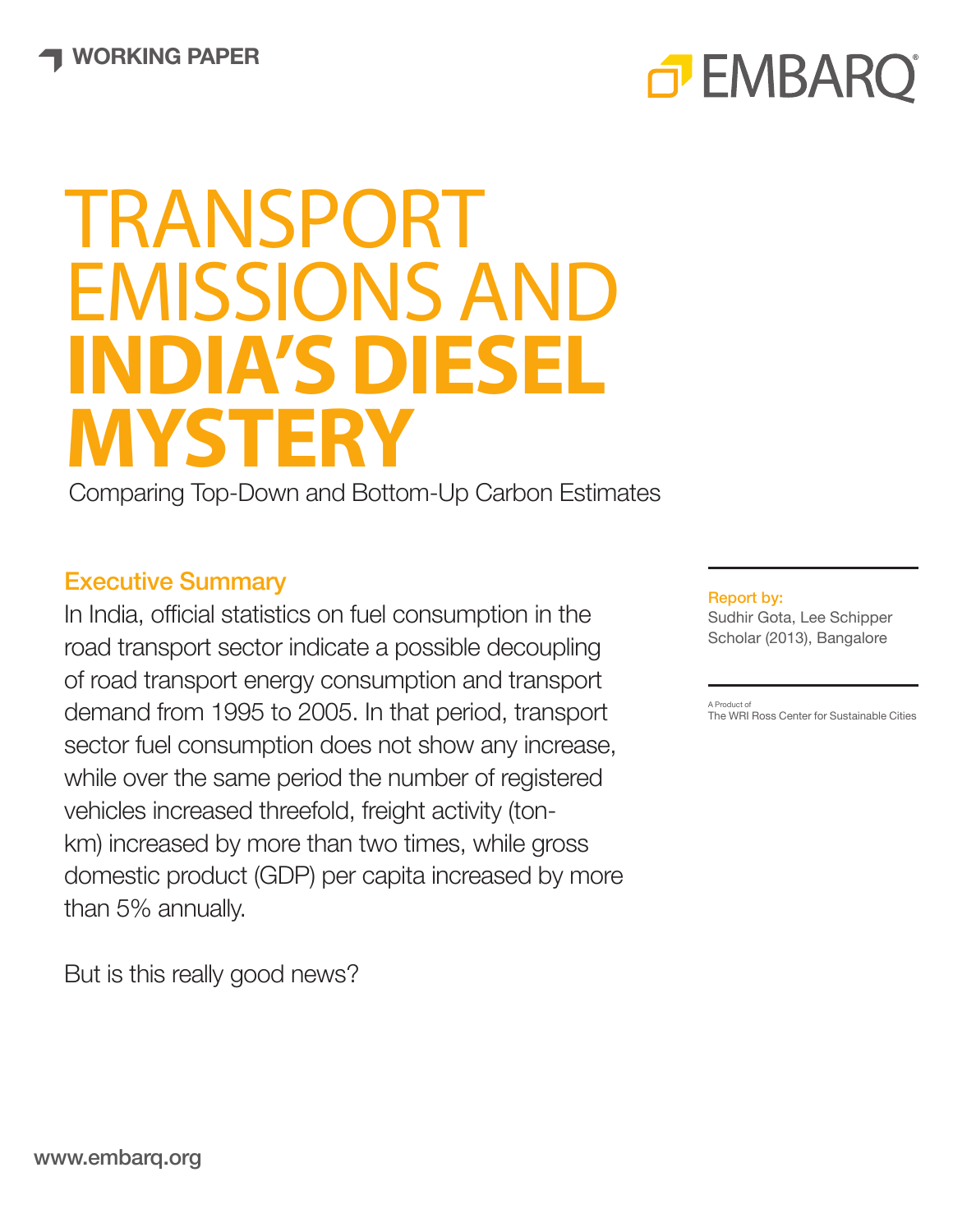## **CONTENTS**

| <b>1. EXECUTIVE SUMMARY</b>                                                             |             |
|-----------------------------------------------------------------------------------------|-------------|
| <b>2. INTRODUCTION</b>                                                                  | 1           |
| <b>3. TOP-DOWN ESTIMATES</b>                                                            | 2           |
| 4. BOTTOM-UP APPROACH                                                                   | 4           |
| 5. DRIVERS FOR BOTTOM-UP<br><b>EMISSION GROWTH</b>                                      | 5           |
| <b>6. FINDINGS</b><br>Bottom-up Investigation Results<br>Top-down Investigation Results | 5<br>5<br>9 |
| <b>7. IMPROVING BOTTOM-UP ESTIMATES</b>                                                 | 11          |
| <b>8. CONCLUSION</b>                                                                    | 13          |
| <b>REFERENCES</b>                                                                       | 14          |
|                                                                                         |             |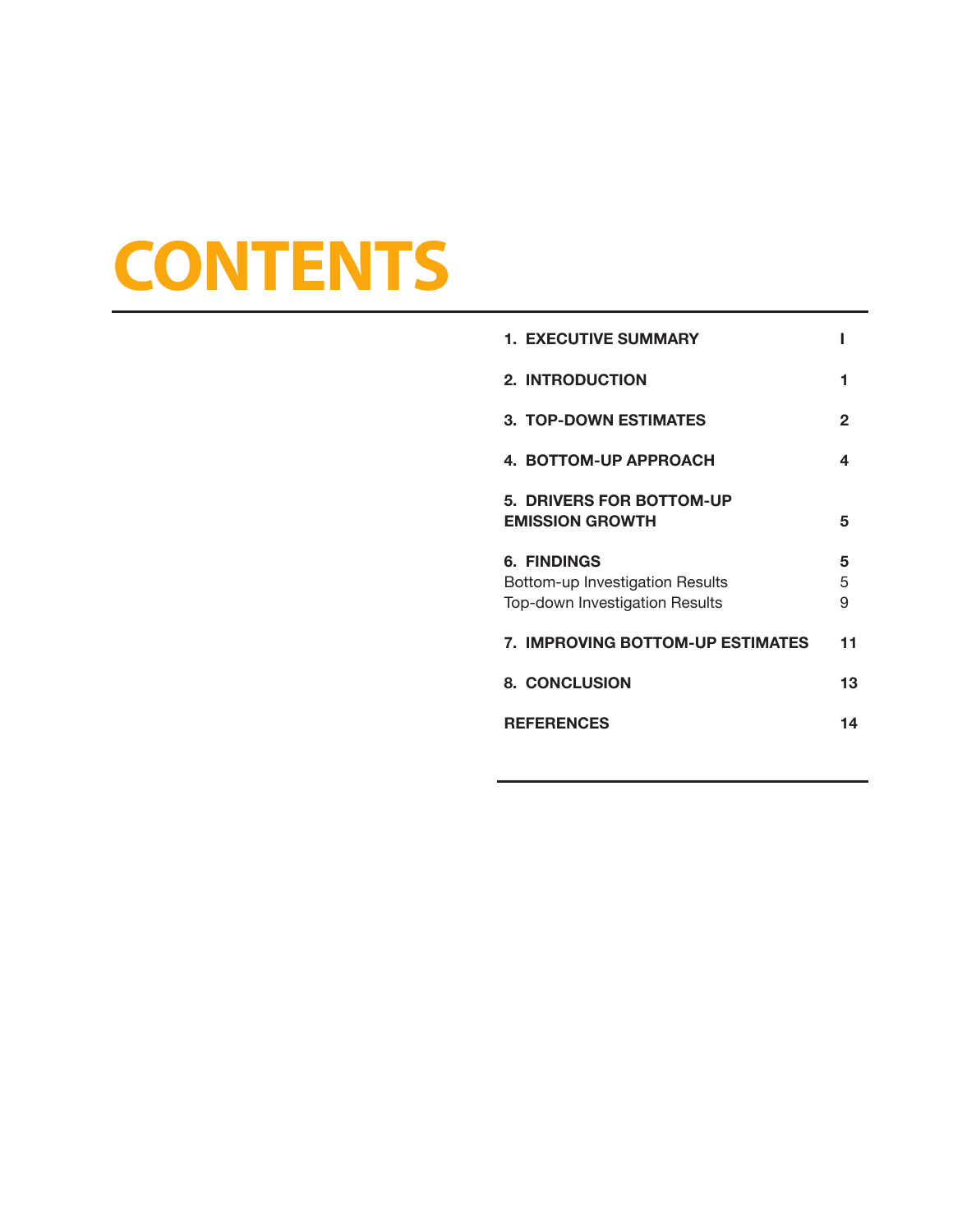The main objective of this research is to reconcile official fuel consumption data (i.e. top-down) with bottom-up quantifications and identify potential discrepancies. Using bottom-up studies conducted by different researchers and by developing a baseline with different scenarios, various issues are identified for improvement.

It was found that official statistics on road transport fuel consumption do not provide enough explanation for and insights on the growing travel demand. The main issue with the top-down data was the allocation of diesel into different sectors, and this was the main source of variation between top-down and bottomup estimates. Bottom-up scenarios developed in this analysis suggest that official fuel consumption data seems to overestimate diesel consumption before 1995 and underestimate fuel consumption after 1995, and both these variations are very high in magnitude.

The trends and scenarios in this research explain and establish the need to use bottom-up modelling for policy making and to prioritize diesel vehicle data collection to improve bottom-up transport modelling in India.

#### **INTRODUCTION**

Over the past decade in India, the growth rate of transport demand has exceeded the growth rate of gross domestic product (GDP) (Clean Air Asia 2012). This growth in travel demand has huge implications for energy use and carbon emissions. India's transport sector is powered by diesel, accounting for 60%–90% of transport fuel consumption (Singh et al. 2008, MoEF 2012). The latest research from the United Nations Environment Programme (UNEP) projects a sixfold increase in transport fuel consumption in India from 2010 to 2050, under business as usual growth (Dhar, Pathak, and Shukla 2013), while the International Energy Outlook 2013 estimates that India's transportation energy use would grow at the fastest rate in the world, averaging 5.1% per year, compared with the world average of 1.1% per year (U.S. EIA 2013).

India has taken a voluntary pledge to reduce its emissions intensity by 20%–25% by 2020, from 2005 levels (Planning Commission 2011). However, in order to plan for future energy efficiency improvements or low carbon transport, it is essential to understand the past performance of the road transport sector in terms of fuel consumption and carbon emissions.

Review of official statistics on road transport fuel consumption over the last three decades provides some interesting facts on energy consumption and vehicle ownership. Transport sector fuel consumption from 1995 to 2005 does not show any increase: 33 million tons of oil equivalent (MTOE) in 1995 to 31 MTOE in 2005 (Figure 1). Over the same period, the number of vehicles increased threefold, freight activity (ton-km) increased by more than two times, and GDP per capita increased by more than 5% annually (MoSPI 2011, MoSPI 2012, Planning Commission 2006).

The Indian Planning Commission considers the reduction in fuel consumption growth in the road transport sector to be due to improved efficiency of vehicles, increased fuel prices, and better road conditions (Planning Commission 2006).

Is road transport fuel consumption starting to decouple from vehicle ownership and activity levels in India?

This paper investigates whether the road transport sector in India is showing signs of decoupling energy consumption and travel demand, or if there are inconsistencies in the official estimates that do not reflect realities on the ground. To determine this, an assessment of top-down<sup>1</sup> estimates based on fuel consumption is contrasted with bottom-up assessment<sup>2</sup> and use of the ASIF<sup>3</sup> framework, based on vehicle kilometers traveled (VKT) as well as the relevant drivers for change in VKT. It concludes with recommendations on how to improve bottom-up estimates in India.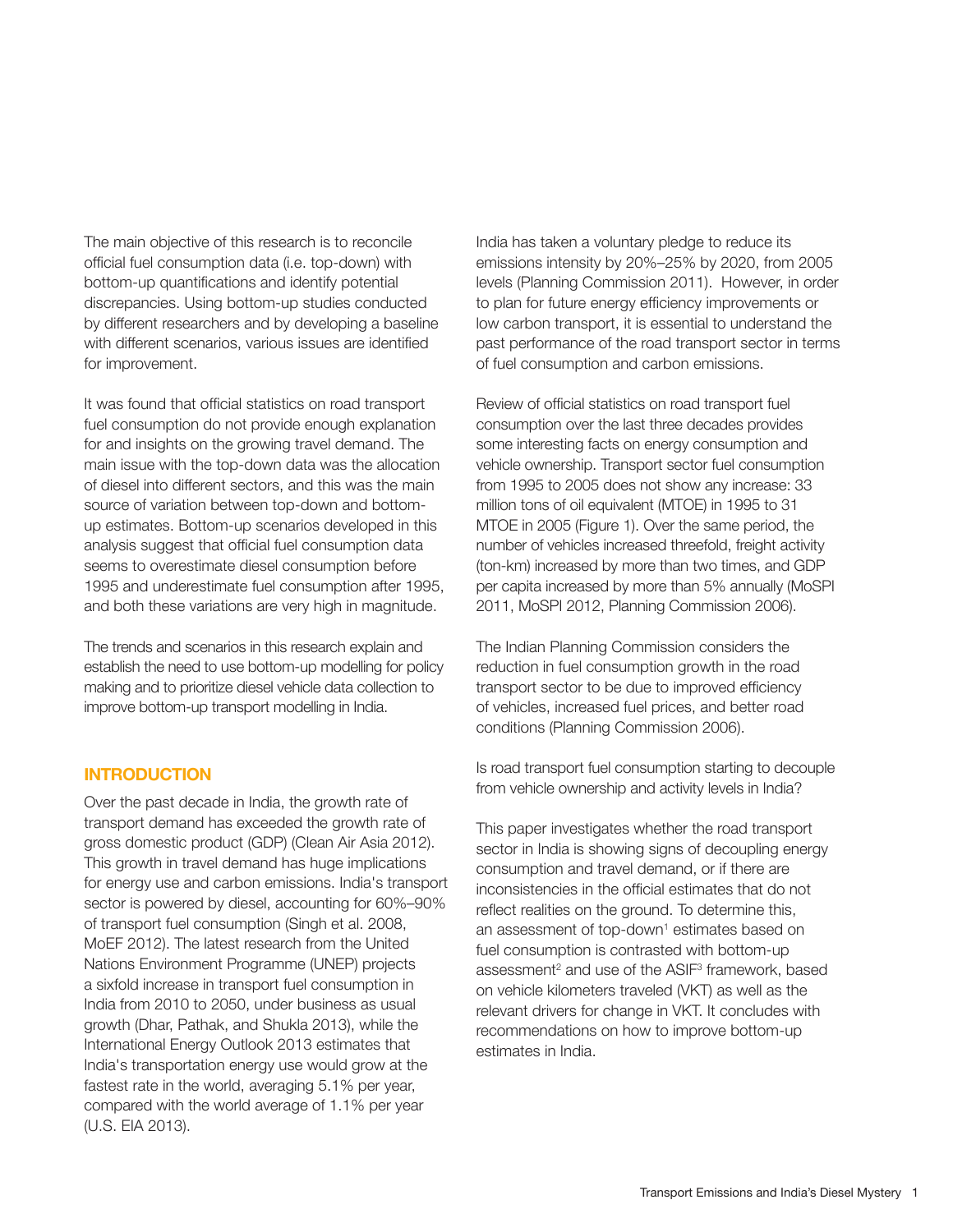

Figure 1 Official Estimates of Fuel Consumption and Registered Vehicles, 1980-2009

#### TOP-DOWN ESTIMATES

Fuel sales data from fuel suppliers provides valuable insights on fuel consumption in the transport sector.

This data is often collected by a national agency and disseminated through a national energy balance table. Fuel consumption data represents the total fuel consumed by different transport modes (road, rail, waterways) and is further separated by different fuel types. Since fuel for the road sector is taxed, often at many levels (national, state, city), this fuel consumption data is considered to be highly accurate. In India, the Ministry of Petroleum and Natural Gas (MoPNG) is mandated to collect and report fuel production, import, and consumption statistics. A dedicated cell established within MoPNG, the Petroleum Planning and Analysis Cell (PPAC), is mandated to collect and report this information.

Statistics from India's Ministry of Statistics and Programme Implementation (MoSPI 2010, MoSPI 2011, MoSPI 2012) establish that from 1995 to 2005, transport sector fuel consumption has not shown any growth (i.e. stagnant consumption), from 33 million tons (MT) in 1995 to 31 MT in 2005 (Figure 1). In the same period, gasoline and diesel consumption show contrasting growth patterns. While gasoline consumption has nearly doubled at an annual growth rate of 6% (from 4.68 MT to 8.65 MT), diesel consumption in transport has decreased at an annual rate of 2%. Since the transport sector is mainly powered by diesel (60%–90%), analyzing diesel consumption over the past two decades holds the key to understand if the road transport sector in India is showing signs of a decoupling between energy consumption and travel demand.

A key statistical shift in diesel consumption occurs from 1995 to1996 (Figure 2), during which we see a 28% drop in consumption. It took nearly thirteen years for consumption levels to recover, as diesel consumption growth increased marginally. During the

*Source:* Author analysis based on data from MoSPI 2011 and MORTH 2013. *Note:* MTOE stands for "million tons of oil equivalent".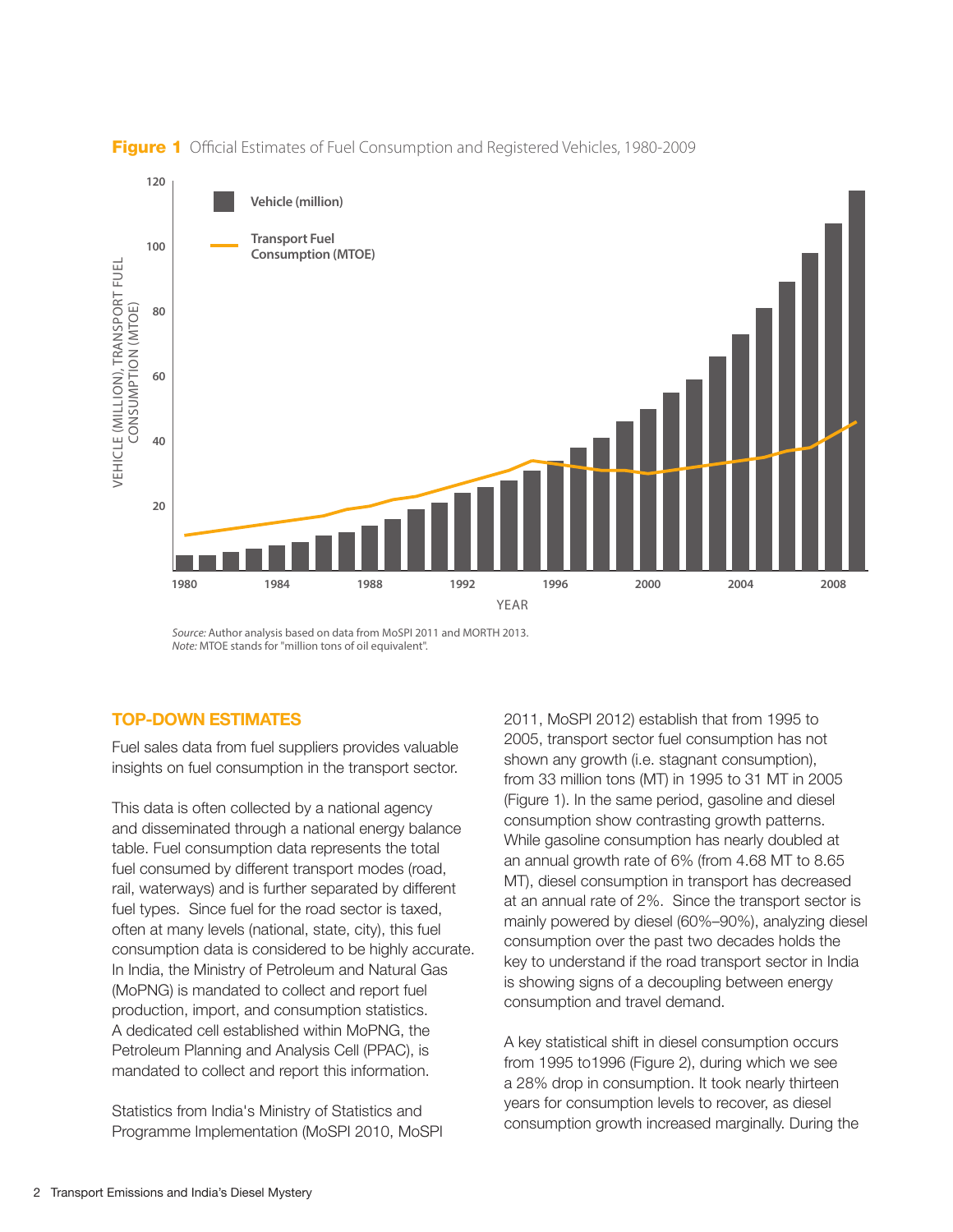same period, nearly 25,000 new commercial heavyduty diesel vehicles were added to the national fleet annually (SIAM 2010).

To explain this unexpected drop, researchers have come to following conclusions:

- 1. Timilsina and Shrestha (2009, 35) reported that the change in diesel consumption may be a statistical adjustment in the reporting of diesel consumption and further suggest, "It is thus likely that both [carbon emission] growth and transportation energy intensity for India ought to be revised downwards from 1980 to 1995 [to reflect this adjustment]." They found that the transport energy intensity (energy consumption per GDP output) in India was steadily decreasing from 1980 to 2005. If there was no such improvement in energy intensity, emissions could have increased by an additional 143% between 1980 and 2005. In addition to this improvement in energy intensity, positive trends in modal mix have resulted in a 14.3% decrease in emission growth.
- 2. The International Energy Agency (IEA), in its 2004 energy outlook projections, reflected more moderate transport growth and subsequent fuel consumption and scaled down its earlier estimates and projections of oil consumption in India (IEA 2004). The 2000 Outlook (IEA 2000) reported 1997 transport  $CO<sub>2</sub>$  emissions at 124 MT while the 2004 Outlook (IEA 2004) reported 2002 transport  $CO<sub>2</sub>$  emissions at 94 MT. The  $2020$  road transport  $CO<sub>2</sub>$  emissions projections in Outlook 2000 (IEA 2000) were reduced by approximately 40% in Outlook 2004 (IEA 2004). Though the IEA did not disclose why it reduced the consumption and projection by 40%, the main reason can be attributed to considering revised diesel consumption levels as a statistical adjustment (see Table 1).

 Similar to the IEA, the U.S. Energy Information Administration (U.S. EIA 2005) in its 2005 International Energy Outlook (IEO) reduced 2020 energy consumption projections of India by 45% from IEO 2002 (U.S. EIA 2002).



**Figure 2** Official Estimates of Diesel Consumption (MTOE) in Road Transport in India, 1984-2009

*Source:* Author analysis based on data from MoSPI 2011. *Note:* MTOE stands for "million tons of oil equivalent".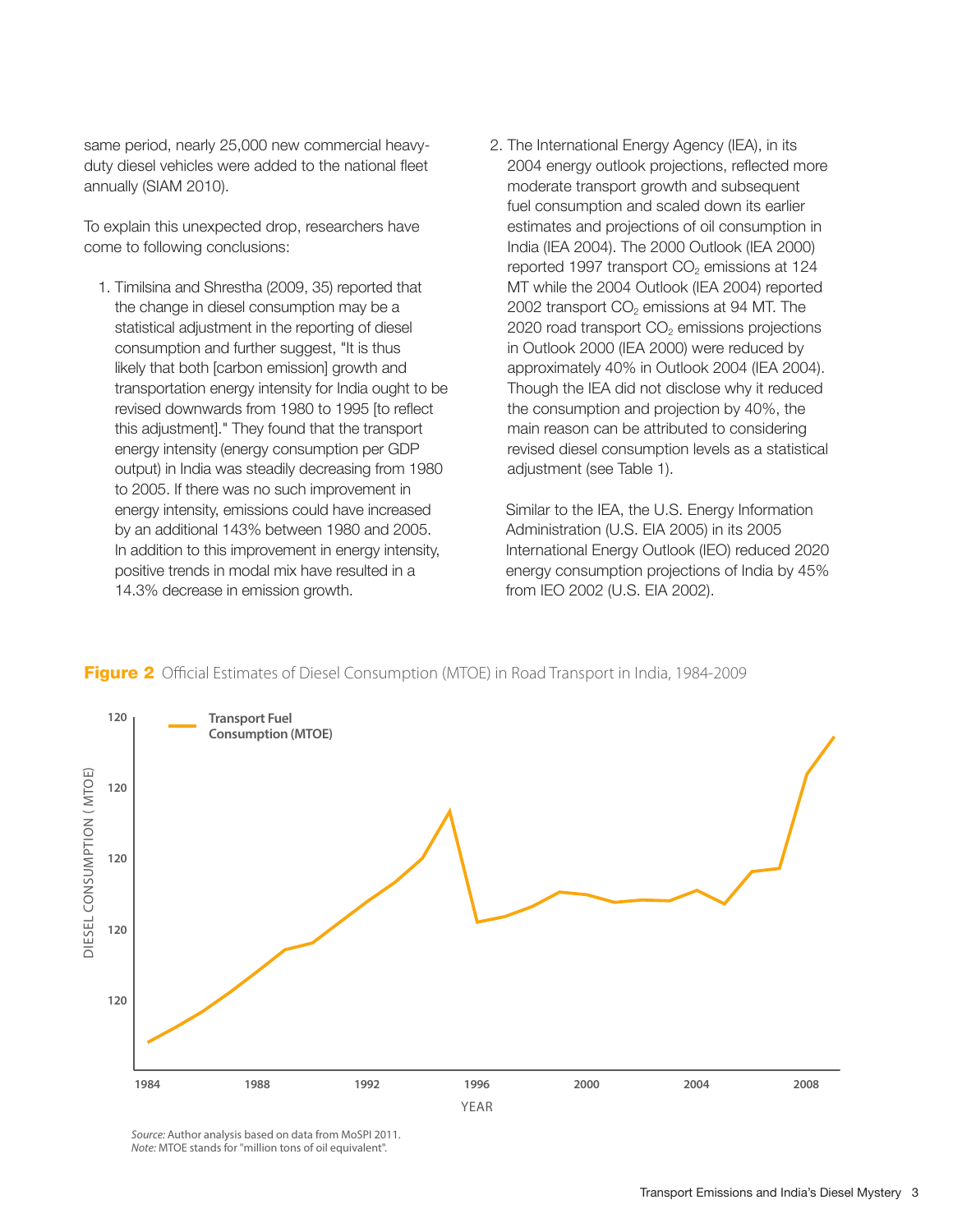Table 1 World Energy Outlook 2020 Projections for Road Transport  $CO<sub>2</sub>$  Emissions in India

| <b>Study</b>                  | India 2020 Road<br>Transport CO <sub>2</sub> (MT) |
|-------------------------------|---------------------------------------------------|
| IEA World Energy Outlook 2000 | 407                                               |
| IEA World Energy Outlook 2004 | 157                                               |
| IEA World Energy Outlook 2008 | 238                                               |
| IEA World Energy Outlook 2012 | 239                                               |

*Sources:* IEA 2000, 2004, 2008, 2012. *Note:* MT stands for "million tons".

3. De la Rue du Can et al. (2009, 33) reports that in 1996, a serious break in diesel consumption trends was observed. They suggest, "In reality, no major activity disturbance or technology breakthrough can explain such a decline over a one year period. It is believed that a major restructuring in statistics accounting explains this trend, however, no official document or note was found to justify this argument. Hence we assumed that more recent statistics on diesel consumption for the transport sector reflect the real consumption, we back calculated with the vehicle stock the historical diesel consumption."

The majority of researchers and institutions have considered the significant drop in India's diesel consumption as a statistical correction and have reduced their future projections to reflect stagnant diesel consumption growth. The government of India has also considered the low growth in diesel fuel consumption to be a reality, based on its submissions to United Nations Framework Convention on Climate Change (UNFCCC).

However, this stagnant growth contrasts with India's rapid increase in vehicle numbers, economic activity, and the slow or non-existent implementation of comprehensive sustainable transport policies. In terms of transport  $CO<sub>2</sub>$  intensity with respect to economy

(kg  $CO<sub>2</sub>$  per GDP USD), the intensity increases from 1980 to 1995 (0.16 to 0.22) and decreases from 1995 to 2005 (0.22 to 0.11). This decrease is at a rate of -6.6% annually. From 2005 to 2010, transport  $CO<sub>2</sub>$  intensity has stabilized at around 0.12. No other country has shown such a dramatic improvement in intensity (Clean Air Asia 2012; Façanha, Blumberg, and Miller 2012).

#### BOTTOM-UP APPROACH

In 1998, Lee Schipper and CuIine Marie-Lilliu (1999) developed the "ASIF" framework, which is an acronym for "activity," "mode share," "intensity," and "fuel mix." This framework shifted the transport discussion from top-down statistics to a more transparent system of calculating emissions, thus establishing the business case for low-carbon transport in Asia. In this framework, emissions (G) in the transport sector are dependent on the level of travel activity (A) in passenger kilometers (or ton-km for freight) across all modes; the mode share (S); the fuel intensity of each mode (I) in liters per passenger-km (or ton-km for freight); and the carbon content of the fuel or emission factor (F), in grams of carbon or pollutant per liter of fuel consumed.

#### $G = A * S * I * F$

Thus, the main factors influencing carbon emissions in transport are:

Activity and mode share (A, S) describe how and how much people or freight travel. They are measured in terms of passenger–km or ton-km and disaggregated by mode type, including non-motorized transport. Passenger-km (or ton-km) are calculated using number of vehicles, number of trips, distances travelled and occupancy (or loading) of vehicles.

Fuel intensity (I) of a mode is generally measured in energy units per passenger-km i.e. liters of fuel per passenger-km or megajoules (MJ) per passenger-km. Measurement depends on the vehicle fuel intensity, occupancy driving behaviour, engine technology, weight, aerodynamic design, and congestion on the road.

Carbon content of fuel (F) is the amount of carbon released per unit of energy consumed.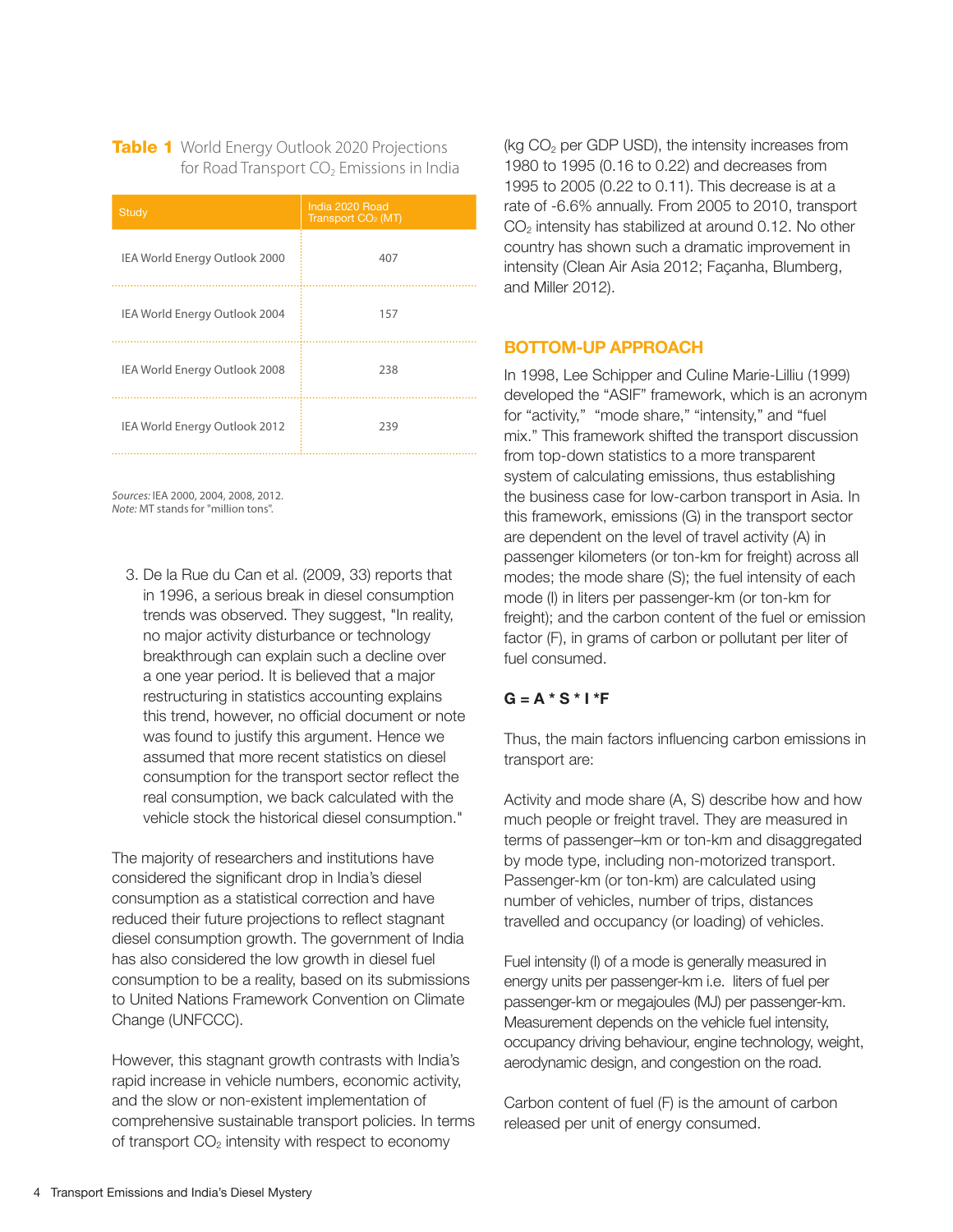The relative importance of each of the connected components to total changes in emissions varies with demand and policy interventions. Not all parameters would respond similarly to a given stimulus and each component may directly or indirectly influence other components. For example, increased fuel efficiency may lead to more travel demand, and increased occupancy of vehicles may reduce total vehicle kilometers. In India, "A" and "S" factors have undergone significant transformation when compared with "I" and "F" factors. Of all the ASIF components in India, the carbon content of fuel (F) has not changed in the road transport sector and thus has been neglected in subsequent discussions.4 The main requirement of bottom-up modelling is to get the number of vehicles, fuel efficiency per kilometer per year, and kilometer driven per vehicle per year all distinguished by fuel. This is a major challenge in a country like India where limited resources are spent on collecting periodic data.

#### DRIVERS FOR BOTTOM-UP EMISSION GROWTH

Transport sector demand in India is growing rapidly with economic growth, urbanization, increased investment in infrastructure, industrialization, etc. High income growth over the past decade has translated into increased vehicle ownership and use. Vehicle registrations have increased from 5 million in 1981 to 142 million in 2011 (MoSPI 2012) While the total number of vehicles is high, ownership levels (measured as motorization levels) are low (114 vehicles per 1,000 people). Currently, 72% of the vehicle fleet consists of only two-wheelers. Cars constitute the fastest growing vehicle segment on the road, with 10.6% annual growth from 2001 to 2011. Experts expect an acceleration in the increase in vehicle ownership levels in the coming decades, with its growth nearly twice as fast as per-capita income growth in India (Dargay, Gately, and Sommer 2007) or almost four times faster than population growth (MoUD 2008).

It is interesting to note that passenger and freight transport demand exceeds vehicle growth levels. The Eleventh Five Year Plan of the Planning Commission estimates that between 2000 and 2010, passenger kilometer travel (passenger-km) increased at an annual rate of 15%, from 2076 billion passenger-km to 5578 billion passenger-km, and freight travel increased 8%

annually, from 494 billion ton-km to 1115 billion ton-km (Planning Commission 2006). The Ministry of Urban Development (MoUD) estimates that urban transport demand (in passenger-km) has increased at an annual rate of 7% from 1994 to 2007 (MoUD 2008).

This increase has been facilitated by the massive expansion of national highways linking different cities in India, as well as by high economic growth and comparatively smaller growth in Indian railways. India has around 3.3 million kilometers of road network, the second largest in the world. Over the past two decades, road infrastructure has expanded at an annual rate of 3.4%. The rapid expansion of highways has shifted transport services away from railways. In 1980, road networks carried 38% of freight and 72% of passenger traffic; they now carry nearly 60% of freight and 87% of passenger traffic (Planning Commission 2013). Clearly, not only has transport demand increased, but modal mix has also shifted towards the more carbon-intensive road transport sector.

#### **FINDINGS**

#### Bottom-up Investigation Results

Bottom-up investigations by different studies reveal a completely different story when compared with topdown estimates. Bottom-up estimates (Table 2) indicate that from 2000 to 2010, the annual growth rate of road transport  $CO<sub>2</sub>$  emissions ranged from 6% to 14%, while, top-down estimates from fuel sales indicate a 3.4% annual growth rate (MoSPI 2012). There is a significant gap between what government statistics suggest and what bottom-up estimates reveal.

There is wide variation among the bottom-up emission estimates, and the predominant cause of variation is the error in computing diesel consumption. It is interesting to note that gasoline consumption explains around 20%–33% of the total variation, as seen in Table 3.

Table 3 provides diesel consumption estimates based on various top-down and bottom-up studies. All the bottom-up studies show an increase in diesel consumption. It is very interesting to note that while the official annual growth rate of diesel consumption decreased from 8% in the period 1985–1995 to -2% in the period 1995–2005, the diesel vehicle ownership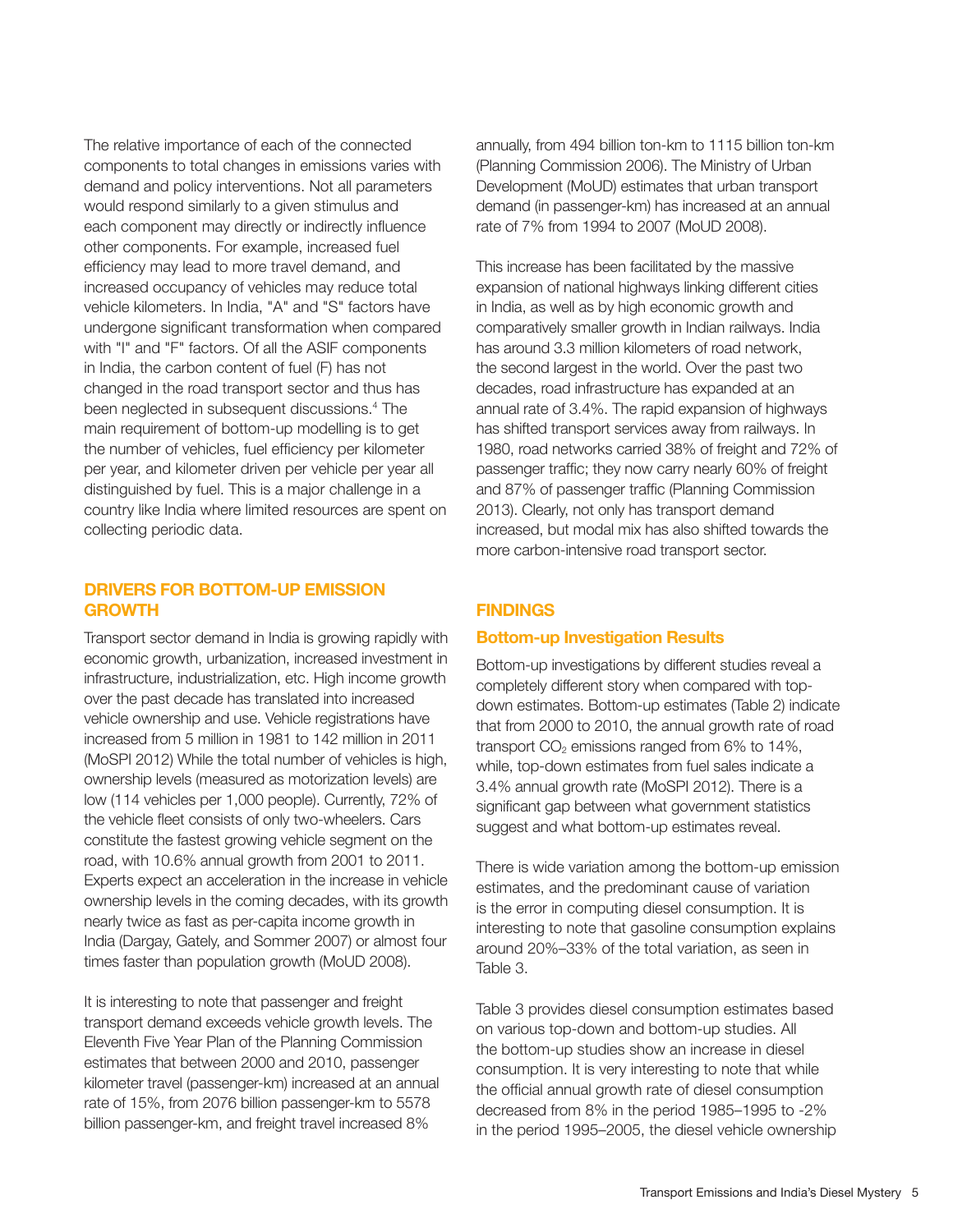### **Table 2** Annual Growth Rate of Road Transport CO2 Emissions

| <b>Study</b>                          | Time period | Annual growth rate<br>of road transport<br>CO <sub>2</sub> emissions (%) |
|---------------------------------------|-------------|--------------------------------------------------------------------------|
| Clean Air Asia 2012                   | 2000-2010   | 8                                                                        |
| Baidya 2008                           | 2000-2005   | 6.6                                                                      |
| CII and A.T. Kearney<br>2013          | 2000-2010   | 6.1                                                                      |
| Façanha, Blumberg,<br>and Miller2012  | 2000-2010   | 6.7                                                                      |
| Fulton, Cazzola, and<br>Cuenot 2009   | 2000-2010   | 6.6                                                                      |
| <b>TERI 2006</b>                      | 2001-2006   | 14.5                                                                     |
| <b>TERI 2010</b>                      | 2000-2010   | 8                                                                        |
| Schipper, Fabian, and<br>Leather 2009 | 2005-2008   | 8                                                                        |
| MoSPI 2011                            | 2000-2010   | 3.4                                                                      |

*Sources:* Clean Air Asia 2012; Baidya 2008; CII and A.T. Kearney 2013; Façanha, Blumberg, and Miller 2012; Fulton, Cazzola, and Cuenot 2009; TERI 2006; TERI 2010; Schipper, Fabian, and Leather 2009; MoSPI 2011

rates increased from 7% in 1985–1995 to 11% in 1995–2005. Clearly, increases in vehicle ownership cannot lead to reduction in fuel consumption values until and unless vehicle activity reduction and fuel efficiency values have shown radical improvements.

In order to investigate this discrepancy, a baseline for diesel consumption from 1985 to 2010 is established using vehicle statistics from Ministry of Road Transport and Highways (MORTH) annual reports, literature review, assumptions as detailed in Table 4 below, and using the ASIF framework. Vehicle registration data comes from the MORTH handbook (MORTH 2013). Vehicle activity (km) and fuel efficiency (kilometer per liter (km/l) data have been considered based on review of different studies in India. Further, scenarios are built by varying the parameters as described below.

The baseline established in Figure 3 assumes constant vehicle activity and fuel efficiency values over the years, due to the lack of credible data. The constructed baseline falls below the official fuel consumption values (MoSPI 2011) until 1999, and after this it gains a sufficient lead when compared to official consumption values by 2010. There is significant variation with official values both pre-1999 and post-1999. The diesel consumption growth rates for 1985–1995 and 1995–2005 are 5% and 13%, respectively. This finding contradicts official diesel consumption annual growth rates of 8% in the period 1985–1995 and -2% in 1995–2005.

#### **Table 3** Comparison of Top-Down and Bottom-Up Estimates of Road Transport CO2 Emissions

| Year | Top-down road<br>transport $CO2$        | Bottom-up road transport total CO <sub>2</sub><br>emissions (MT) estimates range |      | Bottom-up road transport CO <sub>2</sub> emissions<br>from gasoline (MT) estimates range | Ratio of gasoline<br>variation to total |               |
|------|-----------------------------------------|----------------------------------------------------------------------------------|------|------------------------------------------------------------------------------------------|-----------------------------------------|---------------|
|      | emissions (MT) from<br>total fuel sales | Low                                                                              | High | Low                                                                                      | <b>High</b>                             | variation (%) |
| 2000 | 86                                      |                                                                                  | 138  | 18                                                                                       |                                         |               |
| 2005 | 90                                      | 120                                                                              | 219  | 74                                                                                       | 43                                      |               |
| 2010 | 145                                     | 161                                                                              | 315  | 40                                                                                       |                                         |               |

*Sources:* Clean Air Asia 2012; Baidya 2008; CII and A.T. Kearney 2013; Façanha, Blumberg, and Miller 2012; Fulton, Cazzola, and Cuenot 2009; TERI 2006; TERI 2010; Schipper, Fabian, and Leather 2009; MoSPI 2011.

*Note:* MT stands for "million tons".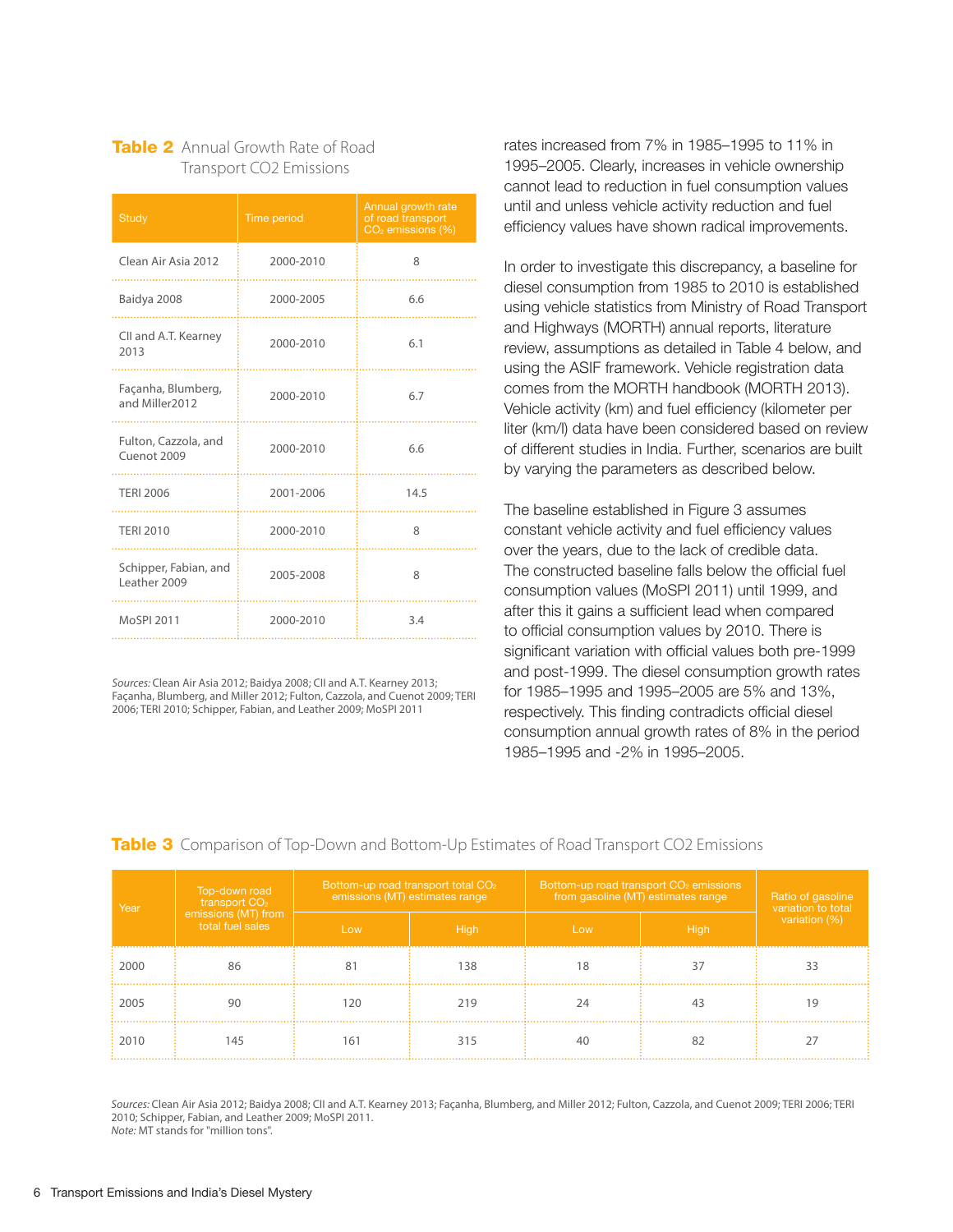

#### Figure 3 Diesel Consumption in Road Transport in India, 1984-2011

*Source:* Clean Air Asia 2012; Façanha, Blumberg, and Miller 2012; MoSPI 2011; MoSPI 2013; Zhou and McNeil 2009; World Bank 2011; Baseline in present study (author analysis). *Note:* MTOE stands for "million tons of oil equivalent".

| <b>Modes</b>             | Average vehicle travel/year (km) |            |         |                 | Average fuel efficiency (km/l) |            |         |                 |
|--------------------------|----------------------------------|------------|---------|-----------------|--------------------------------|------------|---------|-----------------|
|                          | <b>Max</b>                       | <b>Min</b> | Average | <b>Baseline</b> | <b>Max</b>                     | <b>Min</b> | Average | <b>Baseline</b> |
| Three-wheeler            | 44,000                           | 14,850     | 31,425  | 30,000          | 43                             | 20         | 35      | 35              |
| Car                      | 35,000                           | 7,500      | 13,306  | 12,000          | 18                             | 8          | 13      | 16              |
| Bus                      | 126,700                          | 30,000     | 74,302  | 50,000          | 6                              | 3          | 4       | 4.5             |
| Light Commercial Vehicle | 60,000                           | 19,400     | 31,859  | 25,000          | 13                             |            | 10      | 10              |
| Truck                    | 108,000                          | 30,000     | 56,299  | 50,000          | 5                              |            | 3       | 4               |

*Sources:* Clean Air Asia 2012; Singh et al. 2008; Façanha, Blumberg, and Miller 2012; Schipper, Fabian, and Leather 2009; Baidya 2008; Guttikunda and Jawahar 2012; Arora, Vyas, and Johnson 2011; ADB 2006; Planning Commission 2011; SIAM 2010; Zhou and McNeil 2009; World Bank 2011; Baseline in present study (author analysis)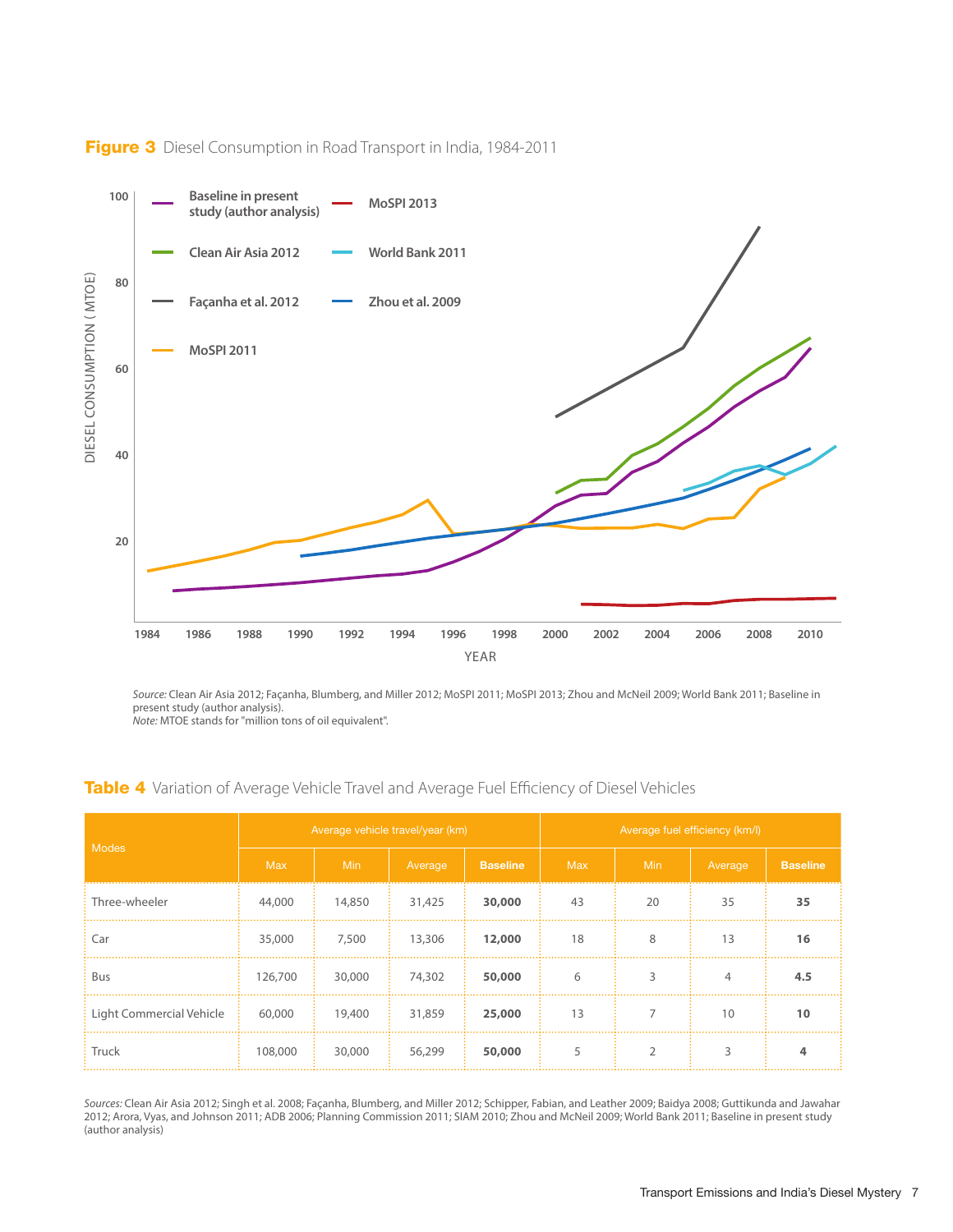An alternate scenario is also considered, in which it is assumed that only 70% of vehicles registered are available on roads. This assumption stems from the research by Baidya and Borken-Kleefeld and others (Baidya and Borken-Kleefeld 2009; Centre for Science and Environment 2012; Schipper, Fabian, and Leather 2009; Zhou and McNeil 2009), which established that only two-thirds or a maximum of three-quarters of registered vehicles are actually circulating on the road. Based on the revised calculations, the variation still exists, predominantly before 2002 and from 2002 to 2007. The diesel consumption growth rates for 1985–1995, 1995–2005, and 2005–2010 are 5%, 13%, and 9%. Since the majority of diesel vehicles (light-duty and heavy duty vehicles) are commercial vehicles, they are registered annually and thus, there should not be a great discrepancy between registered vehicles and vehicles on the road.

If the vehicle activity levels increased annually (by say 1%), the variation after 1999 would increase further (Figure 4). Considering a scenario in which the vehicle activity levels do not increase, but fuel efficiency of vehicles improves by 1% annually from 1985, the variation in pre-1999 levels increases further. It is to be noted that India has not yet implemented fuel economy standards and thus drastic improvement in fuel efficiency of vehicles cannot be expected. Clearly, it is very difficult to replicate official diesel consumption values with bottom-up measurements and official consumption values seem to be unreliable.

De la Rue du Can et al. (2009) have considered the official statistics to be reflective of fuel consumption and have compared official fuel consumption data with bottom-up diesel consumption values from 1990 to 2005. In order to match the official consumption values,

#### **Figure 4** Diesel Consumption Scenario Variations in Road Transport



*Source:* Author analysis based on MoSPI 2011.

*Notes:* MTOE stands for "million tons of oil equivalent"; VKT stands for "vehicle kilometers traveled".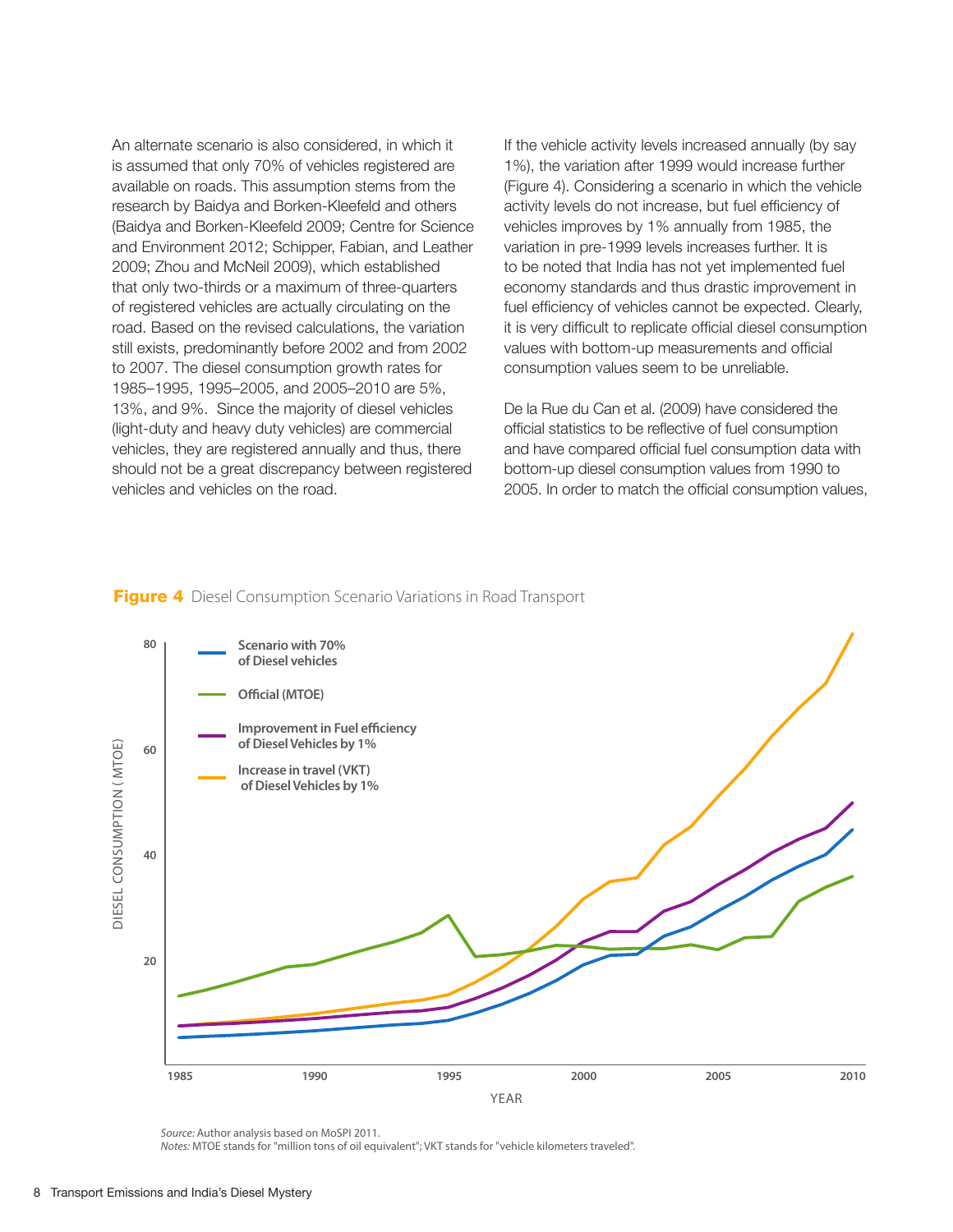|              | Diesel Consumption in Road Transport (%) |                  |                                       |                                  |                         |                   |  |  |
|--------------|------------------------------------------|------------------|---------------------------------------|----------------------------------|-------------------------|-------------------|--|--|
| <b>Modes</b> | Clean Air Asia<br>2012                   | <b>SIAM 2010</b> | Façanha, Blumberg,<br>and Miller 2012 | Baseline in<br>present study Max | Zhou and McNeil<br>2009 | <b>MoPNG 2014</b> |  |  |
|              |                                          |                  |                                       |                                  |                         |                   |  |  |
| <b>Bus</b>   | 24                                       |                  |                                       |                                  |                         |                   |  |  |
| Truck        | 74                                       |                  | 76                                    | 74                               | 68                      |                   |  |  |

#### **Table 5** Variation in Diesel Consumption Share by Different Modes of Road Transport

*Sources:* Clean Air Asia 2012; Singh et al. 2008; Façanha, Blumberg, and Miller 2012; Schipper, Fabian, and Leather 2009; Baidya 2008; Guttikunda and Jawahar 2012; Arora, Vyas, and Johnson 2011; ADB 2006; Planning Commission 2011; SIAM 2010; Zhou and McNeil 2009; World Bank 2011; Baseline in present study (author analysis)

the energy efficiency of vehicles would have needed to increase by 1% to 4% annually, while the travel distance for each mode would have needed to decrease by 1% to 2% annually from 1990 onwards. This is impossible to achieve without the implementation of aggressive Avoid-Shift-Improve policies and strategies (Dalkmann and Brannigan 2007).

Based on the scenarios, official fuel consumption data seems to overestimate diesel consumption before 1995 and underestimate fuel consumption after 1995. Both of these variations are very high in magnitude.

Interestingly, among diesel vehicles there is no consistency in consumption patterns in different bottom-up studies as shown in Table 5. Clearly, with annual diesel fuel subsidies in India amounting to US\$10 billion, the lack of clear insight on diesel consumption among various modes may delay implementation of energy efficient policies and removal of subsidies (Business Standard 2013).

Determining the efficiency of passenger and freight travel can help determine how realistic each of these bottom-up diesel consumption estimates might be. Efficiency of passenger and freight travel can be derived – as per Planning Commission estimates  $-$  by combining official top-down  $CO<sub>2</sub>$  and fuel estimates with bottom-up travel demand estimates of 8572 billion passenger-km and 1115 billion tonkm (Planning Commission 2013). For passenger and freight transport, this yields an efficiency of 4 grams of  $CO<sub>2</sub>$  passenger-km and 87 grams of  $CO<sub>2</sub>$ /ton-km respectively. A value of 4 grams of  $CO<sub>2</sub>$  per passenger kilometer is impossible to achieve via road transport even if all trips were taken on buses. As for freight, review of international literature on grams of  $CO<sub>2</sub>/ton$ km of road freight provides a range between 130 to 350 grams per ton-km (Clean Air Asia 2012; Façanha, Blumberg, and Miller 2012). Clearly, Indian freight cannot have achieved the very high efficiency of 87 g/ton-km when the freight industry is plagued with a high number of empty trips, low truck capacity, poor road geometrics, and fragmented industry.

Considering the issues involved, India's transport sector efficiency cannot be so high. Transport  $CO<sub>2</sub>$ emissions or fuel consumption as suggested by official statistics do not correlate with on-the-ground realities.

#### Top-down Investigation Results

In a top-down approach, there is always the possibility of misallocating deliveries between main source categories, neglecting the impact of fuel adulteration and smuggling, or of fuel consumption not being reflected on fuel tax receipts due to tax evasion (Baidya and Borken-Kleefeld 2009, Gawande and Kaware 2013). In India, misallocation of diesel consumption into different sectors could be a serious factor causing variation in diesel consumption in the transportation sector.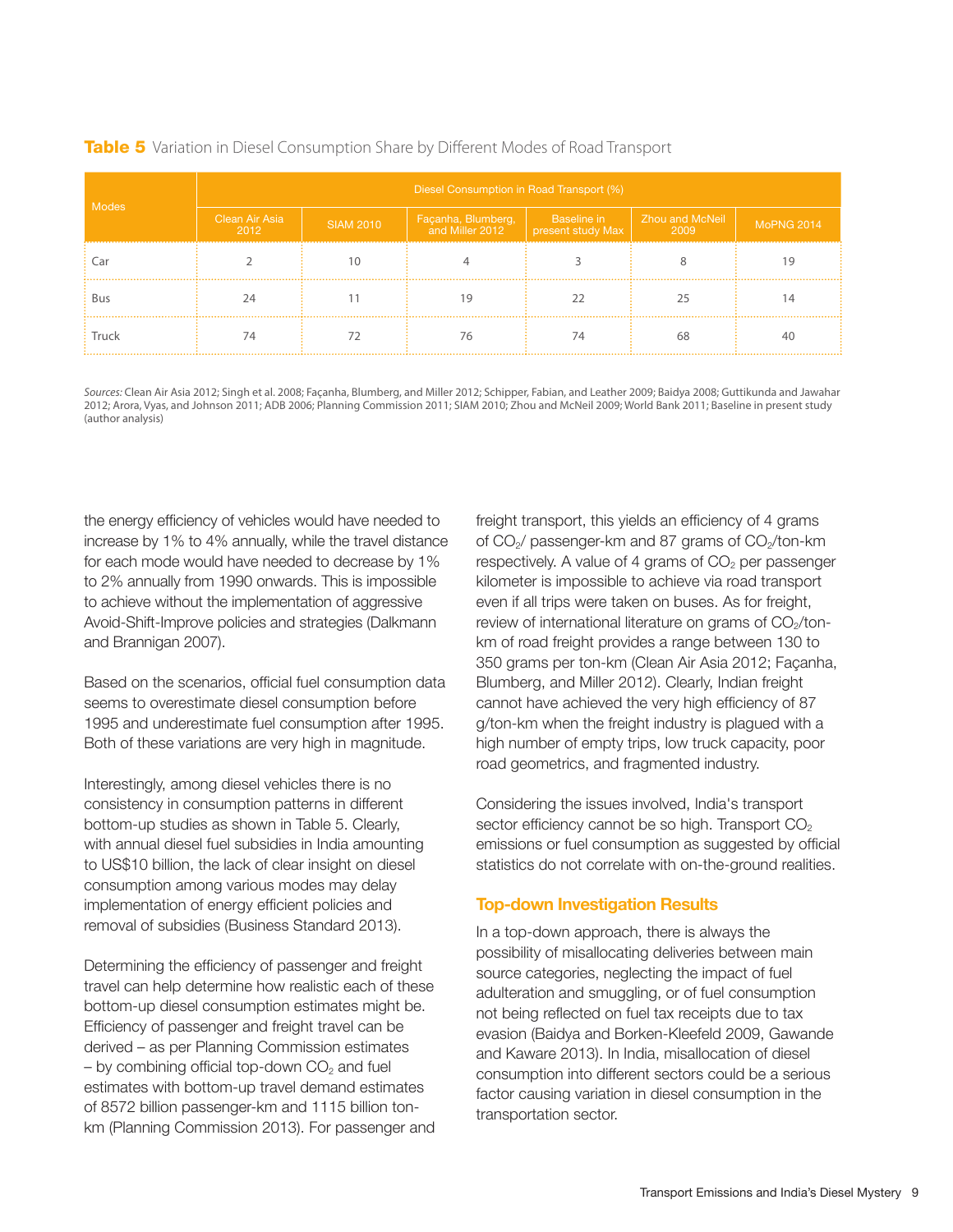Figure 5 shows the historical share of diesel consumption in different sectors. The transport sector's share of diesel consumption decreased from 87% in 1995 to 58% in 2000, 54% in 2005 and 9% in 2010. The problem lies not only in the share as a percentage of total fuel consumption (Figure 5), but also in the volume (Figure 6). The latest official updates of energy statistics in 2012 and 2013 (MoSPI 2012, MoSPI 2013) have readjusted the 2001–2011 official diesel consumption values, which are five to six times lower than previous estimates. These changes of statistics in 2012 and 2013 have been carried out only for the road transport sector and not for railways and waterways. The 2011 road transport diesel consumption value has been readjusted downward to around 5 million tons from an earlier 33 million tons. The CO<sub>2</sub> emissions from diesel consumption dropped from around 100 million tons to around 15 million tons. Since the Indian transport industry is mainly

powered by diesel, drastic modification in diesel consumption values would mean drastic reduction in India's transport emissions.

Thus, official diesel consumption values need to be revised. The Indian Government needs to consider using a bottom-up approach with better data in order to estimate fuel consumption for target-setting and tracking purposes, and for planning policies. Ideally, the top-down approach would be more accurate than the bottom-up approach as there are fewer assumptions and data requirements. However, Indian top-down estimates really do not reflect increases in travel demand, nor do they provide any insights on the transport modes (for instance, the fuel sold can be consumed by any kind of motorized mode of transport, and isolating the impact of each mode is impossible). With the top-down approach, authorities cannot really differentiate good news from bad. Thus,



Figure 5 Official Energy Statistics Indicating Share of Diesel Consumption By Sector

*Source:* MoSPI 1991, 2011, 2012, 2013.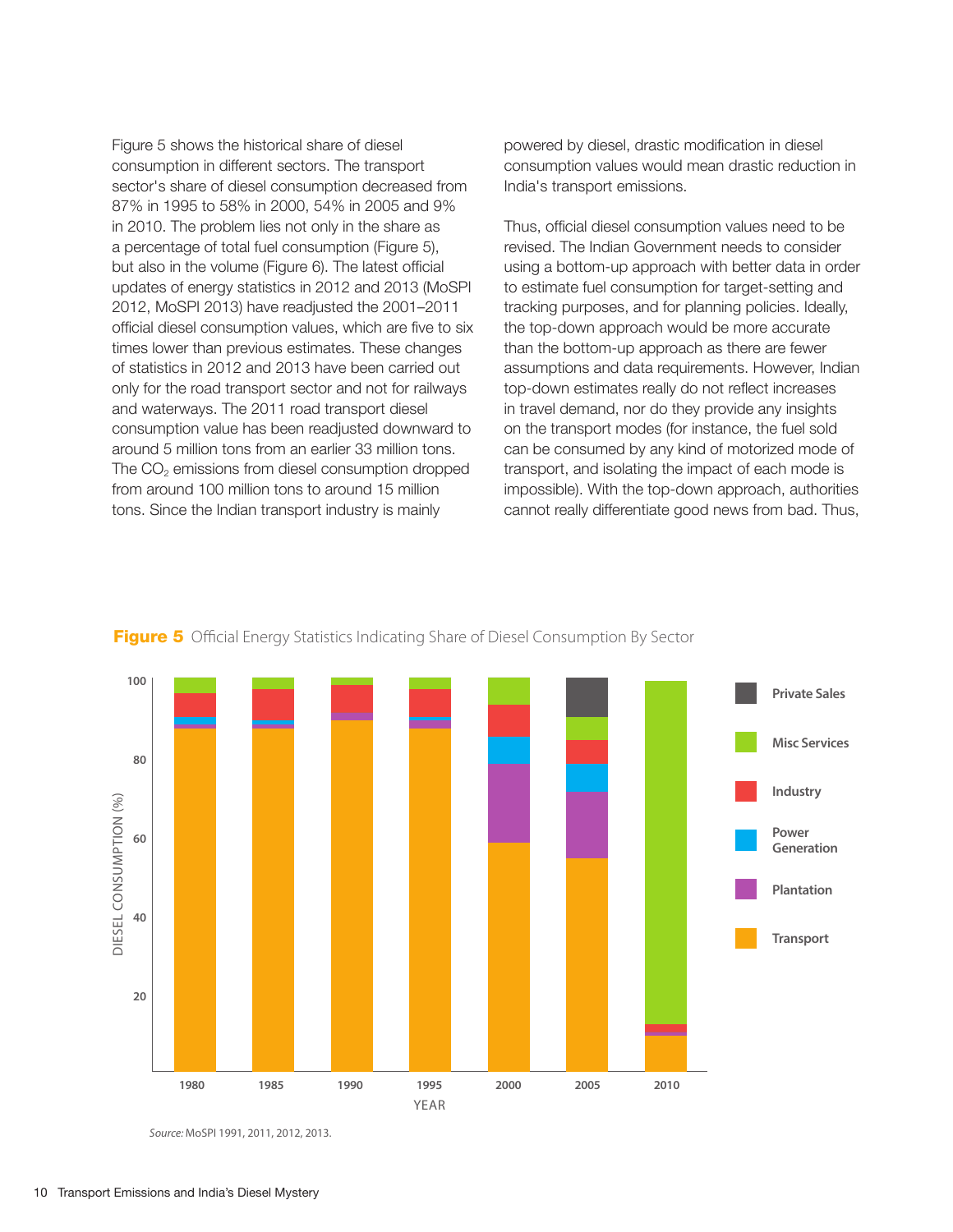

**Figure 6** Transport Sector Diesel Consumption, Official Statistics

bottom-up measurements provide the answers for decision-making. They allow measurement of policies, strategies, projects, contribution of different modes, etc. There is urgent need to use and improve bottomup estimates in India.

#### IMPROVING BOTTOM-UP ESTIMATES

If detailed vehicle activity data is available, it is considered a "best practice" to perform a validation of total fuel sales against fuel used based on passenger and vehicle kilometers travelled. This often leads to adjustment of travel activity, as fuel sales are considered to be accurate while travel activity is most unreliable in the ASIF framework. For example, in the Global Change Assessment model (Mishra et al. 2013) travel demand is reduced by 41% and 29% for passenger and freight travel activity in India to match official fuel consumption data. Clearly, if the official

fuel consumption data is misreported or misallocated, reduction in travel demand may lead to unrealistic estimates and may not provide valuable insights for planning and investments.

In order to improve bottom-up quantifications, availability of national household travel surveys, origin-destination surveys, and commodity flow surveys is a must. These surveys provide valuable insights on travel activity patterns. Further, onroad measurements of vehicle fuel efficiency and occupancy, or load-factor observations or surveys are also required to properly estimate fuel consumption and emissions. Presently, all the above information is absent and there is a complete lack of regular and reliable data on passenger and freight movement.

It is interesting to note that the data on different components of ASIF belong to different ministries or authorities, i.e. transport, energy (MoPNG), finance, home affairs, urban development and environmental ministries. MoPNG provides fuel consumption statistics while the Ministry of Environment and Forests (MoEF) has the mandate to estimate and report emissions from the transport sector. The Ministry of Road Transport & Highways (MORTH) maintains the national database on the road transport sector and provides basic information on transport activity, taxation and infrastructure. The mandate to improve urban transport data is on the Ministry of Urban Development and the Institute of Urban Transport, which manages the affairs of the National Urban Transport Information Centre. This center was established in 2006 to compile data on urban transport in scientifically designed formats and to maintain it methodically. Further, for urban transport, under the Jawaharlal Nehru Urban Renewal Mission, there was a provision of grant assistance to state governments of about 40% of the cost of studies on issues related to traffic and transportation in urban areas. This led to manifold increase in transport data collection at the city level.

In terms of the number of vehicle on the road, private vehicles registrations are valid for fifteen years in India, and thus the exact number of vehicles on the road can be different from the number of vehicles registered. In 2005, the difference in vehicle ownership (vehicles on road) considered in different studies was as high as 33 million vehicles (Clean Air Asia 2012;

*Source:* MoSPI 1991, 2011, 2012, 2013. *Note:* MT stands for "million tons".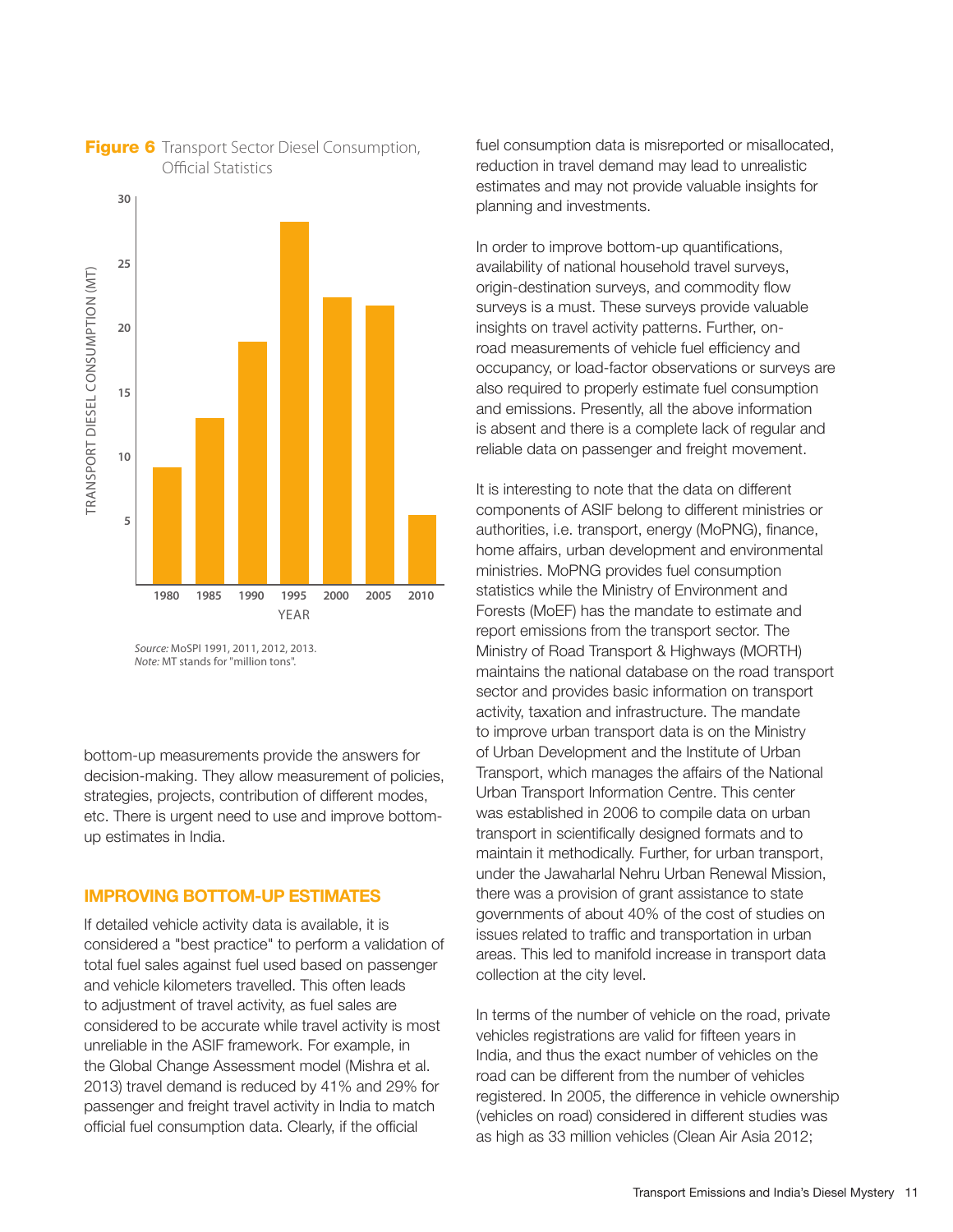Singh et al. 2008; MoEF 2012; MoSPI 2012; Façanha, Blumberg, and Miller 2012; Schipper, Fabian, and Leather 2009; Baidya 2008; Guttikunda and Jawahar 2012; Arora, Vyas, and Johnson 2011; ADB 2006; Zhou and McNeil 2009; World Bank 2011).

Since vehicle taxation is not levied annually for private vehicles, there is almost no clear way to distinguish between vehicles registered and actually in-use. However, commercial vehicles registration data (especially registered buses and trucks) is relatively more accurate as the registration renewal process is carried out annually. But researchers often consider truck and bus data to be highly unreliable (Schipper, Fabian, and Leather 2009; Baidya 2009; Centre for Science and Environment 2012), a factor that needs more investigation.

In terms of vehicle activity, trucks and buses have maximum variation among different studies. Average vehicle travel per year for trucks and buses can vary from 30,000 km to 120,000 km (as shown in Table 4). Since data is not available, researchers have to resort to expert judgment in estimating average vehicle travel and this sometimes can contribute to substantial variations. For example, the Indian Planning Commission in its Twelfth Five Year Plan estimates that a bus on average conducts 7.7 million passengerkilometers of travel per year (Planning Commission and MORTH 2011). Assuming a normal occupancy of 40 would mean that a bus needs to travel 192,000 km per year in order to provide for 7.7 million annual passenger-km, which is practically impossible.

For accurate bottom-up quantifications, the transport data needs to be disaggregated. For example, many researchers consider "cars" as a single variable and allocate travel activity to it. But in reality, cars can mean mini cars, taxis, or SUVs, and can be powered by gasoline, diesel, CNG, etc. Different types of cars can have different travel patterns and different fuel efficiencies. For example, the Society of Indian Automobile Manufacturers (SIAM) considers commercial light duty vehicles (LDVs), such as jeeps and LCVs modified for passengers, to travel about 43,000 km annually, and personal utility vehicles to travel around 20,000 km. It also estimates that dieselfueled personal cars travel around 11,000 km annually while diesel taxis travel about 24,000 km annually. For all these classifications, if a single variable is proposed

and activity allocated based on one single use, errors would be magnified. Aggregating different modes into a single mode reduces the accuracy of bottom-up estimates.

Planning Commission (2006) estimates of travel demand do not consider non-motorized transport (NMT) modes such as walking and cycling when quantifying passenger kilometer travel (passenger-km). Passenger-km is considered as "the sum of the length of journeys travelled by all passengers carried by a vehicle." This is a significant barrier to understanding NMT usage and to establishing its role in reducing carbon emissions, and thus establishing the need for low-carbon policies related to walking.

The type of data collected and generated is often influenced by its need. Currently, Indian authorities have not conducted adequate surveys and investigations exclusively for bottom-up modeling. With increasing focus on low-carbon transport, India will increasingly need to make informed decisions on various transport-related policies and investments required to reduce carbon emissions.

Lack of data on vehicles segregated by fuel-type is also causing serious distortions in official estimates. For example, the IEA World Energy Outlook 1998 (IEA 1998) suggested that 80% of road vehicles in India ran on diesel fuel while in 2000 Clean Air Asia (2012) suggested that nearly 11% of road vehicles ran on diesel fuel. Since 72% of the vehicle fleet consists of only two-wheelers, diesel vehicle fleet share should be extremely low. Currently, there is no annual survey at the national level to determine the fuel split of vehicles.

For improving bottom-up modelling, the exclusive focus on diesel vehicles provides a great opportunity to improve estimates in the short term. Diesel vehicles currently constitute less than 10% of the total fleet but consume around 60% to 90% of total fuel (Singh et al. 2008, MoEF 2012). Since the majority of diesel vehicles are commercial in nature, there is a huge opportunity to introduce a systematic collection of data on the number of vehicles on the road, vehicle activity, and fuel efficiency.

The problem is not only with the data or assumptions but sometimes even with the approach adopted. Recently India appointed an expert committee to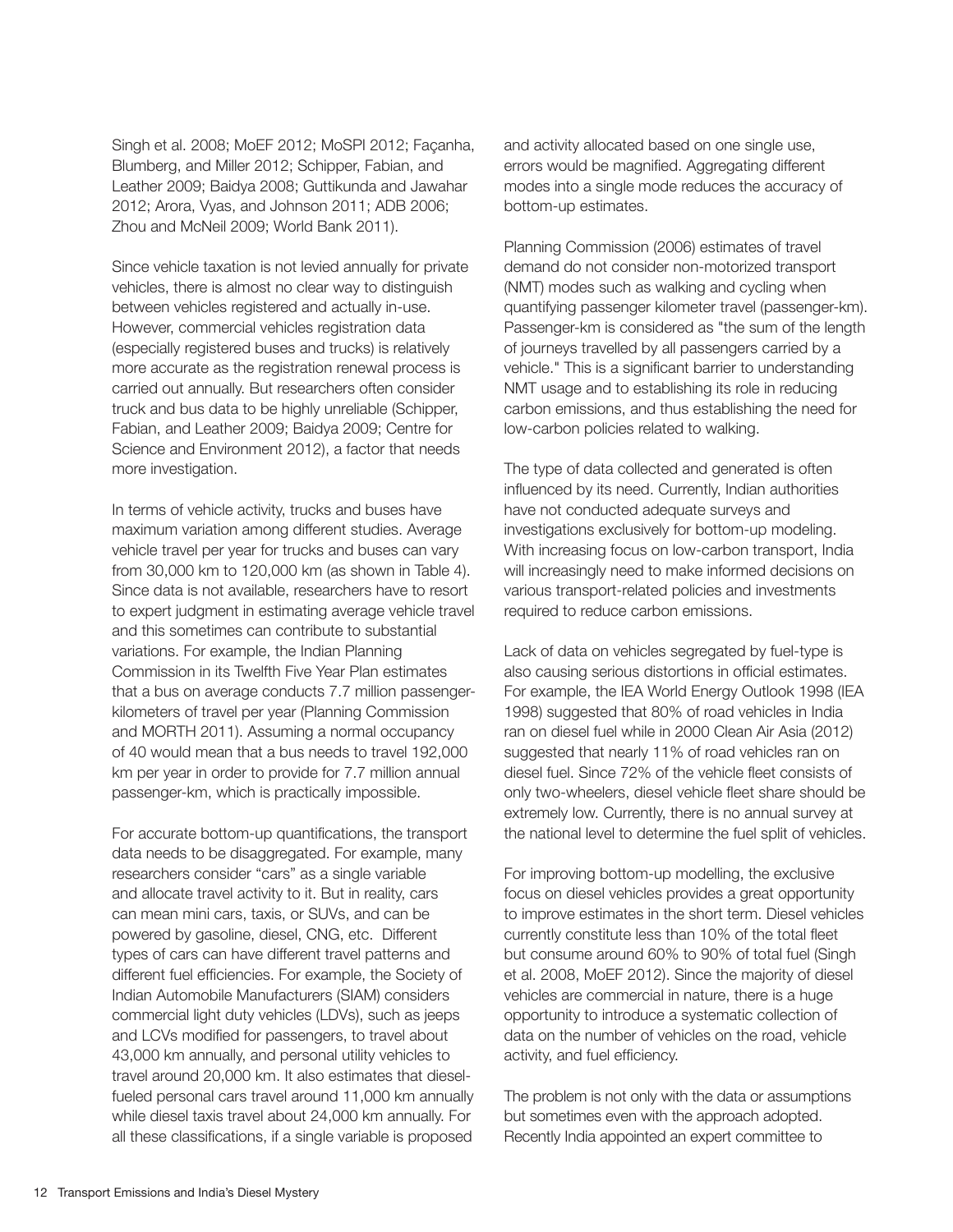evaluate options to reduce the country's emissions intensity from 2005–2020. This committee published a report called "Interim Report of the Expert Group on Low Carbon Strategies for Inclusive Growth" (Planning Commission 2011). In the transport sector, the report's methodology is to calculate the individual impacts of policy measures such as mode shift, fuel efficiency of vehicles, etc. and add up the individual savings to determine the total impact under different scenarios, such as "determined effort" and "aggressive effort." For example, the report recommends that assuming 8% GDP growth and under scenarios of "determined effort" and "aggressive effort," the total emissions reductions would be 42 million and 63 million tons of  $CO<sub>2</sub>$ .

The problem with this approach is that it simply adds up the impact of each policy and calculates total savings, which is a violation of ASIF principle. In transport  $CO<sub>2</sub>$  computations, implementation of one policy would impact the other policies (for example improving fuel efficiency of vehicles would reduce the impact of mode shift). Calculating the impact of each policy individually and summing up the individual impact to calculate the net savings is not scientifically correct. With this approach the error would be very large. The total emissions reductions with the available policy packages would certainly be less than what has been projected, thus reducing the impact of the plan.

#### **CONCLUSION**

Transport sector fuel consumption statistics from 1995 to 2005 do not show any increase in fuel consumption (MoSPI 2011, MoSPI 2012, Planning Commission 2006), while over the same period, the number of vehicle registrations has increased threefold according to data from MORTH. The Indian Planning Commission has considered this reduction in fuel consumption growth in the road transport sector to be realistic, due to improved vehicle efficiency, increased fuel prices, and better road conditions. The purpose of this research was to determine if the road transport sector in India is really showing signs of a decoupling of energy consumption and travel demand, or if there are inconsistencies in the official estimates, which would therefore not be reflective of realities on the ground.

Based on the detailed analysis, the use of top-down data on fuel consumption in the road transport sector in India may have led to serious errors. The current official statistics on road transport fuel consumption do not provide enough justification of growing travel demand or insights on the implications of growing travel demand on fuel consumption and carbon emissions. Misallocation of diesel consumption into different sectors could be the main issue with topdown assessment. There is a significant gap between what government statistics suggest and what bottomup estimates indicate. Bottom-up estimates indicate that from 2000–2010, the annual growth rate of  $CO<sub>2</sub>$ emissions in the road transport sector ranged from 6% to 14%.

There is wide variation among the bottom-up emissions estimates. The predominant cause of variation is diesel consumption. Gasoline consumption explains only 20% to 33% of the variation as seen in Table 3. The total number of motor vehicles and the total distance travelled are the key variables in determining total fuel consumption and carbon emissions. Unfortunately, until this information is collected and updated annually, the quality of the bottom-up measurements cannot be improved.

The trends and scenarios in this research explain and establish the need to prioritize diesel vehicle data collection to improve bottom-up modeling. In India, annual diesel fuel subsidies cost society around US\$10 billion and the lack of clear insight on diesel consumption among various modes may delay fuel and energy efficiency policy implementation. Improving diesel consumption data will provide quick wins in reducing variation among bottom-up modeling estimates and provide better insights on energy efficiency in the transport sector. In the long term, the establishment of national transport household surveys as a supplement to the national census should be prioritized. Clearly, mobility for people and freight in a country with 1.2 billion people cannot be planned adequately without sufficient resources allocated to data generation and analysis. Analysis of top-down and bottom-up data in India provides some interesting perspectives on the quality of both top-down and bottom-up quantifications. There is a need for similar reviews in other countries that may have mismatches between top-down allocations and bottom-up estimations.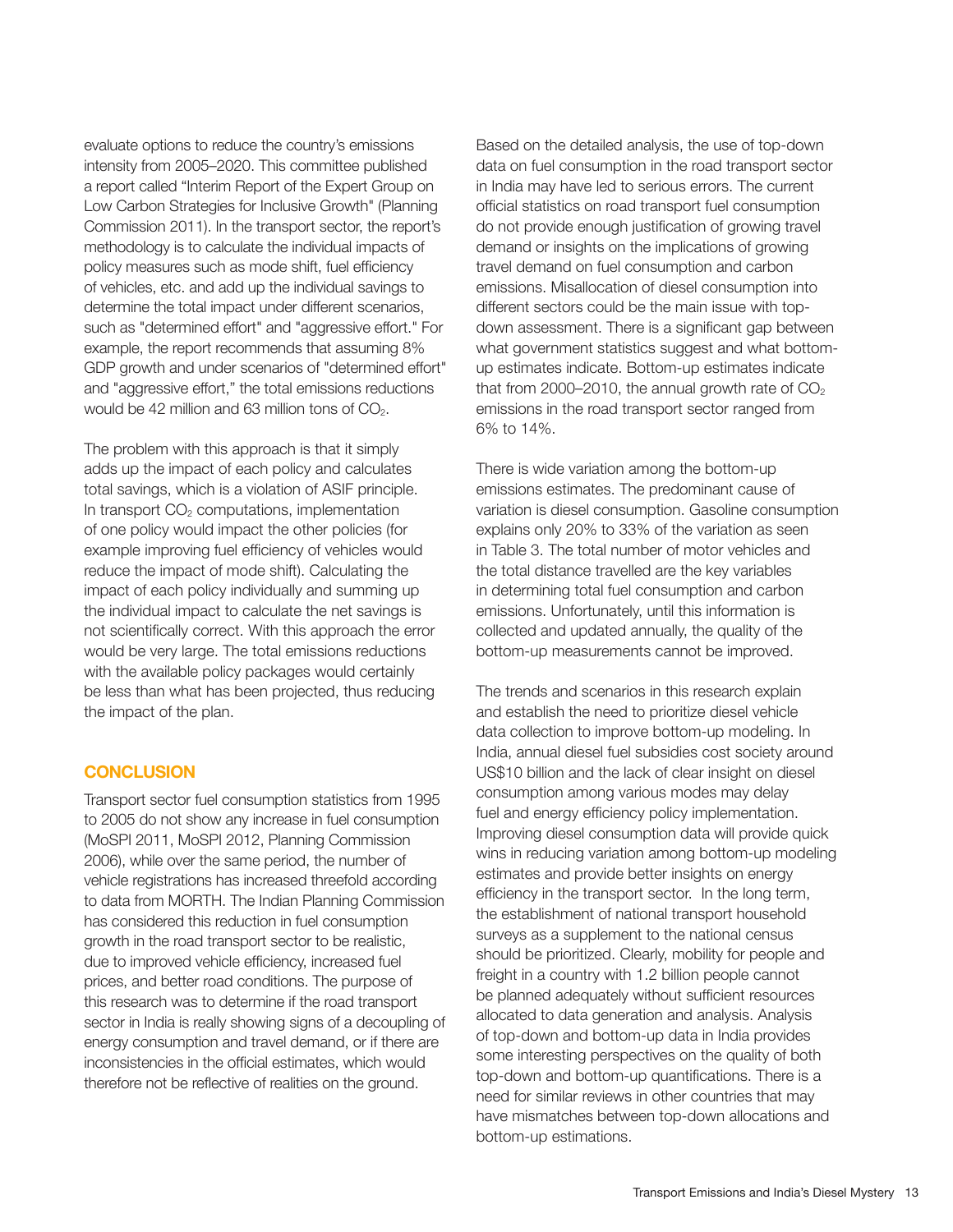## **References**

Arora, Salil, Anant Vyas, and Larry R. Johnson. 2011. "Projections of highway vehicle population, energy demand, and CO2 emissions in India to 2040." Natural Resources Forum, 35(1): 49-62.

ADB (Asian Development Bank). 2006. Energy efficiency and climate change considerations for on-road transport in Asia. Asian Development Bank.

Baidya, Suman. 2008. Trace Gas and Particulate Matter Emissions from Road Transportation in India: Quantification of Current and Future Levels, Uncertainties and Sensitivity Analysis. Deutsches Zentrum für Luft- und Raumfahrt, Verkehrstudien, Berlin.

Baidya, S., and J. Borken-Kleefeld. 2009. "Atmospheric emissions from road transportation in India." Energy Policy 37(10): 3812-3822.

Business Standard. 2013. "For oil subsidies, India will rely on 2014-15 Budget: Fitch." Business Standard, November 19, accessed December 15, 2013, http://www.business-standard. com/article/economy-policy/for-oil-subsidies-india-will-relyon-2014-15-budget-fitch-113111800803\_1.html.

Centre for Science and Environment. 2012. Response to the estimates of diesel consumption in private cars used in the Planning Commission note on Emissions from Use of Fuels in Transport Sector and Improving its Quality to BS-V. Centre for Science and Environment.

CII and A.T. Kearney (Confederation of Indian Industry and A.T. Kearney). 2013. Cost Effective Green Mobility. CII and A.T. Kearney.

Clean Air Asia. 2012. Accessing Asia: Air Pollution and Greenhouse Gas Emissions Indicators for Road Transport and Electricity. Clean Air Asia.

Dalkmann, H., and C. Brannigan. 2007. Transport and Climate Change Module 5e. "Sustainable Transport: A Sourcebook for Policy-makers in Developing Cities." Deutsche Gesellschaft fuer Technische Zusammenarbeit (GTZ): Eschborn.

Dargay, Joyce, Dermot Gately, and Martin Sommer. 2007. "Vehicle Ownership and Income Growth, Worldwide: 1960- 2030." Energy Journal 28(4): 143-170.

de la Rue du Can, Stephane, Virginie Letschert, Michael Mcneil, Nan Zhou, Jayant Sathaye, and Ernest Orlando. 2009. "Residential and Transport Energy Use in India: Past Trend and Future Outlook." Lawrence Berkeley National Laboratory.

Dhar, Subash, Minal Pathak, and P. R. Shukla. 2013. Low carbon City: A Guidebook for City Planners and Practitioners. UNEP Riso Centre on Energy, Climate and Sustainable Development.

Façanha, Cristiano, Kate Blumberg, and Josh Miller. 2012. Global Transportation Energy and Climate Roadmap. The International Council for Clean Transportation.

Fulton, L., P. Cazzola, and F. Cuenot. 2009. "IEA Mobility Model (MoMo) and its use in the ETP 2008." Energy Policy 37(10): 3758-3768.

Gawande, Amit P., and Jayant P. Kaware. 2013. "Fuel Adulteration Consequences in India: A Review." Sci. Revs. Chem. Commun. 3(3): 161-171.

Guttikunda, Sarath, and Puja Jawahar. 2012. "Road Transport in India 2010-30." Simple Interactive Models for Better Air Quality. India Environment Portal.

IEA (International Energy Agency). 1998. World Energy Outlook 1998. International Energy Agency (IEA).

IEA (International Energy Agency). 2000. World Energy Outlook 2000. International Energy Agency (IEA).

IEA (International Energy Agency). 2004. World Energy Outlook 2004. International Energy Agency (IEA).

IEA (International Energy Agency). 2008. World Energy Outlook 2008. International Energy Agency (IEA).

IEA (International Energy Agency). 2012. World Energy Outlook 2012. International Energy Agency (IEA).

Mishra, Gouri Shankar, Page Kyle, Jacob Teter, Geoffrey M. Morrison, Son Kim, and Sonia Yeh. 2013. Transportation Module of Global Change Assessment Model (GCAM): Model Documentation. Institute of Transportation Studies, University of California, Davis.

MoEF (Ministry of Environment and Forests), India. 2012. India's Second National Communication to the United Nations Framework Convention on Climate Change. Ministry of Environment and Forests, India.

MoPNG (Ministry of Petroleum and Natural Gas), India. 2014. "M/s Nielsen submits All India Study Report to PPAC on sale of Diesel and Petrol." Press Information Bureau, Government of India.

MORTH (Ministry of Road Transport and Highways), India. 2013. Road Transport Yearbook - 2011-2012. Ministry of Road Transport and Highways (MORTH), India.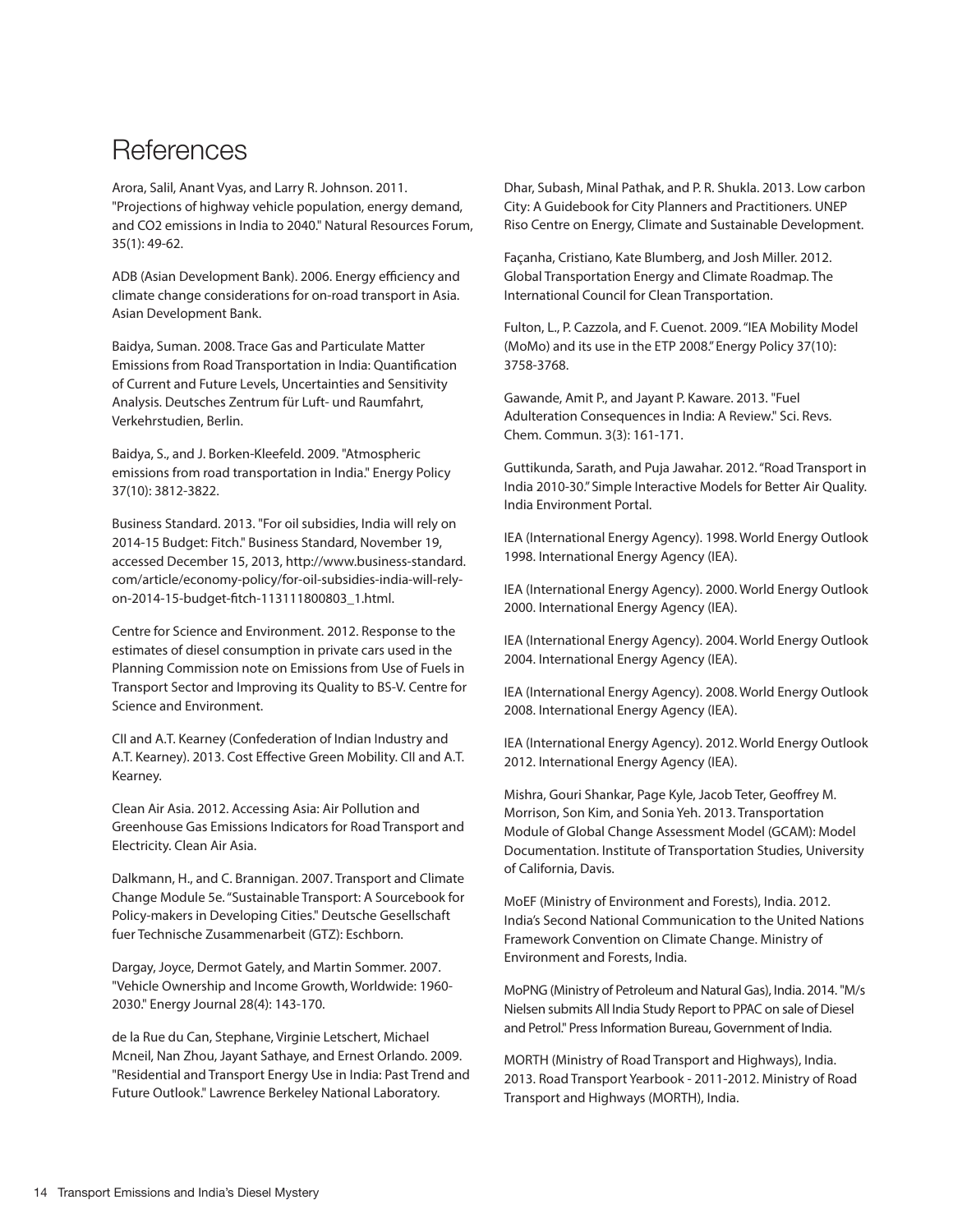MoSPI (Ministry of Statistics and Programme Implementation), India. 1991. Energy Statistics 1990. Ministry of Statistics and Programme Implementation, (MoSPI), India.

MoSPI (Ministry of Statistics and Programme Implementation), India. 2001. Energy Statistics 2000. Ministry of Statistics and Programme Implementation, (MoSPI), India.

MoSPI (Ministry of Statistics and Programme Implementation), India. 2010. Energy Statistics 2010, Ministry of Statistics and Programme Implementation (MoSPI), India.

MoSPI (Ministry of Statistics and Programme Implementation), India. 2011. Energy Statistics 2011. Ministry of Statistics and Programme Implementation (MoSPI), India.

MoSPI (Ministry of Statistics and Programme Implementation), India. 2012. Energy Statistics 2012. Ministry of Statistics and Programme Implementation, India.

MoSPI (Ministry of Statistics and Programme Implementation), India. 2013. Energy Statistics 2013. Ministry of Statistics and Programme Implementation, (MoSPI), India.

MoSPI (Ministry of Statistics and Programme Implementation), India. 2014. Energy Statistics 2014. Ministry of Statistics and Programme Implementation, (MoSPI), India.

MoUD (Ministry of Urban Development), India. 2008. Traffic & Transportation Policies and Strategies in Urban Areas in India. Ministry of Urban Development, India.

Planning Commission. 2006. The Working Group Report on Road Transport for The Eleventh Five Year Plan. Government of India.

Planning Commission. 2011. Low Carbon Strategies for Inclusive Growth: An Interim Report. Planning Commission.

Planning Commission. 2013. Twelfth Five Year Plan (2012– 2017) Economic Sectors. Government of India.

Planning Commission and MORTH (Ministry of Road Transport and Highways), Government of India. 2011. Passenger and Freight Traffic Assessment and Adequacy of Fleet and Data Collection and Use of IT in Transport Sector in the Twelfth Five Year Plan (2012-17). Planning Commission & Ministry of Road Transport and Highways (MORTH), Government of India.

Schipper, Lee, and CuIine Marie-Lilliu. 1999. Transportation and CO2 Emissions: Flexing the Link A Path for the World Bank. World Bank Environmentally and Socially Sustainable Development.

Schipper, Lee, Herbert Fabian, and James Leather. 2009. "Transport and Carbon Dioxide Emissions: Forecasts, Op-tions Analysis, and Evaluation." ADB Sustainable Development Working Paper Series.

Singh, Anil, S. Gangopadhyay, P.K. Nanda, S. Bhattacharya, C. Sharma, and C. Bhan. 2008. "Trends of greenhouse gas emissions from the road transport sector in India." Science of The Total Environment 390(1): 124–131.

SIAM (Society of Indian Automobile Manufacturers). 2010. Summary Report: Cumulative Production, Domestic Sales & Exports Data. Society of Indian Automobile Manufacturers (SIAM).

TERI (The Energy and Resources Institute). 2006. National Energy Map for India: Technology Vision 2030. The Energy and Resources Institute.

TERI (The Energy and Resources Institute). 2010. Low Carbon Transport: The road ahead. The Energy and Resources Institute.

Timilsina, Govinda R., and Ashish Shrestha. 2009. "Why have CO2 emissions increased in the transport sector in Asia? Underlying factors and policy options." Policy Research Working Paper Series 5098, The World Bank.

U.S. Energy Information Administration (U.S. EIA). 2002. International Energy Outlook 2002. U.S. Energy Information Administration (U.S. EIA).

U.S. Energy Information Administration (U.S. EIA). 2005. International Energy Outlook 2005. U.S. Energy Information Administration (U.S. EIA).

U.S. Energy Information Administration (U.S. EIA). 2013. International Energy Outlook 2013. U.S. Energy Information Administration (U.S. EIA).

World Bank. 2011. Energy intensive sectors of the Indian economy: path to low carbon development. World Bank.

Zhou, Nan, and Michael A. McNeil. 2009. "Assessment of historic trend in mobility and energy use in India transportation sector using bottom-up approach." Journal of Renewable and Sustainable Energy 1(4).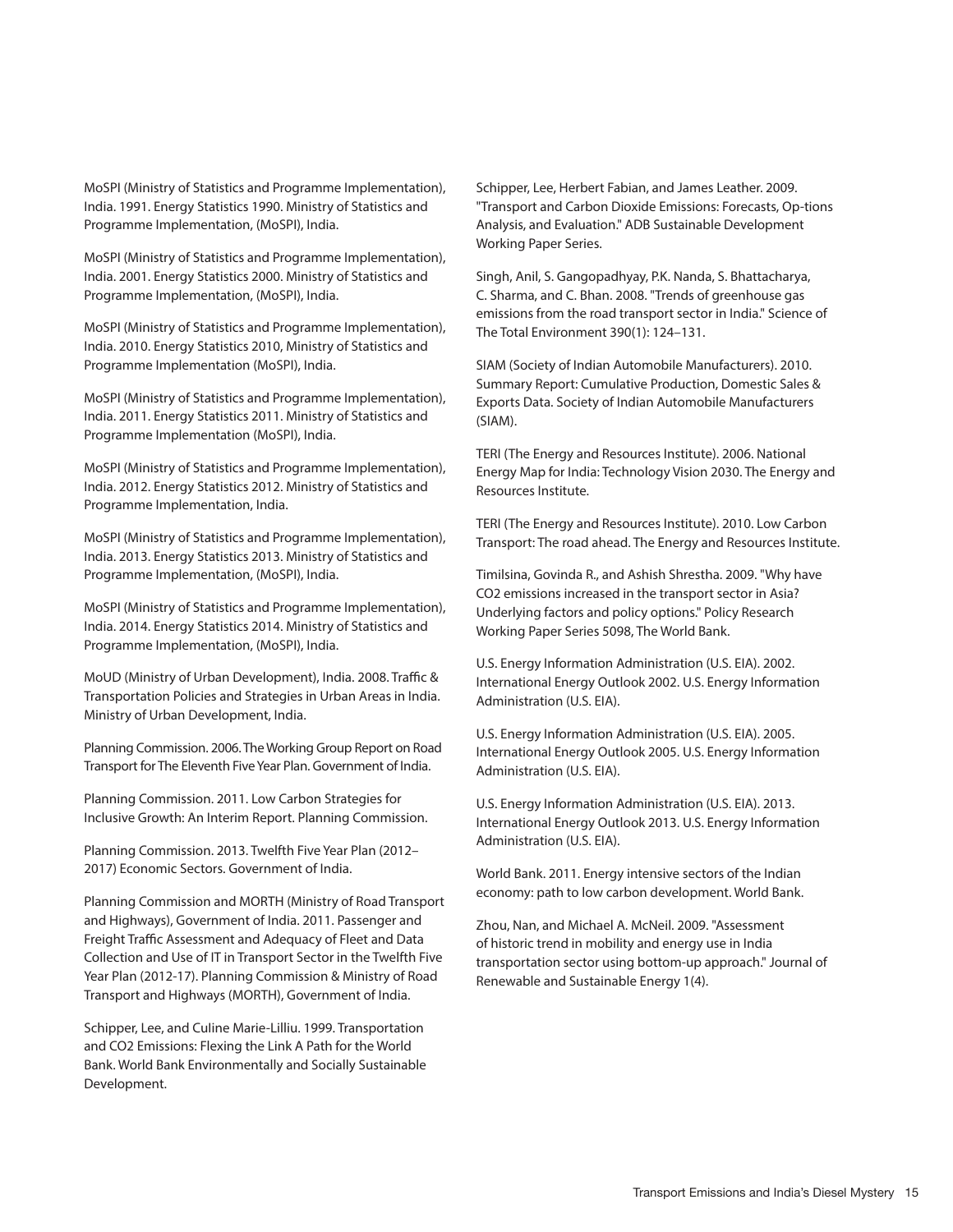## **Endnotes**

- 1. Top down estimates refer to quantification of CO2 emissions by using fuel sales data.
- 2. Bottom-up processes involve computing fuel consumption based on travel activity (ASIF framework).
- 3. ASIF (Activity-Structure-Intensity-Fuel) is a known bottomup quantification framework which translates transport activity into fuel consumption in a step wise manner.
- 4. Carbon content of fuel will change when the fuel split changes dramatically, such as through the use of liquefied petroleum gas (LPG) or ethanol. In Asia, carbon content of fuel has not radically changed over last two to three decades.

## Acknowledgements

The author is grateful for the generous support of the Lee Schipper Memorial Scholarship for Sustainable Transport and Energy Efficiency and the EMBARQ program of the World Resources Institute, which made the research possible. The author would like to acknowledge the following individuals for their valuable guidance and critical reviews: Benoit Lefevre, Anjali Mahendra, Cynthia Menendez, Srikanth Shastry, and Mary Sotos. The author thanks Maggie Biroscak for copy editing and Nick Price for layout and design. The author would also like to thank Holger Dalkmann, Carrie Dellesky, Dario Hidalgo, and Juan Miguel Velasquez for their overall support of the publication.

## About the Author

Sudhir Gota works as an Independent Consultant and an adviser to Clean Air Asia and Smart Freight Center. He specializes on environmental issues related to transport and has extensive experience in transport data crunching and green freight.

Contact: sudhirgota@gmail.com

**Suggested Citation:** Gota, Sudhir. 2014. "Transport Emissions and India's Diesel Mystery Comparing Top-Down and Bottom-Up Carbon Estimates." Working Paper. Washington, DC: EMBARQ. Available online at: http://www.embarq.org/ourwork/research.

**Disclaimer:** Working Papers contain preliminary research, analysis, findings, and recommendations. They are circulated to stimulate timely discussion and critical feedback and to influence ongoing debate on emerging issues. Most working papers are eventually published in another form and their content may be revised.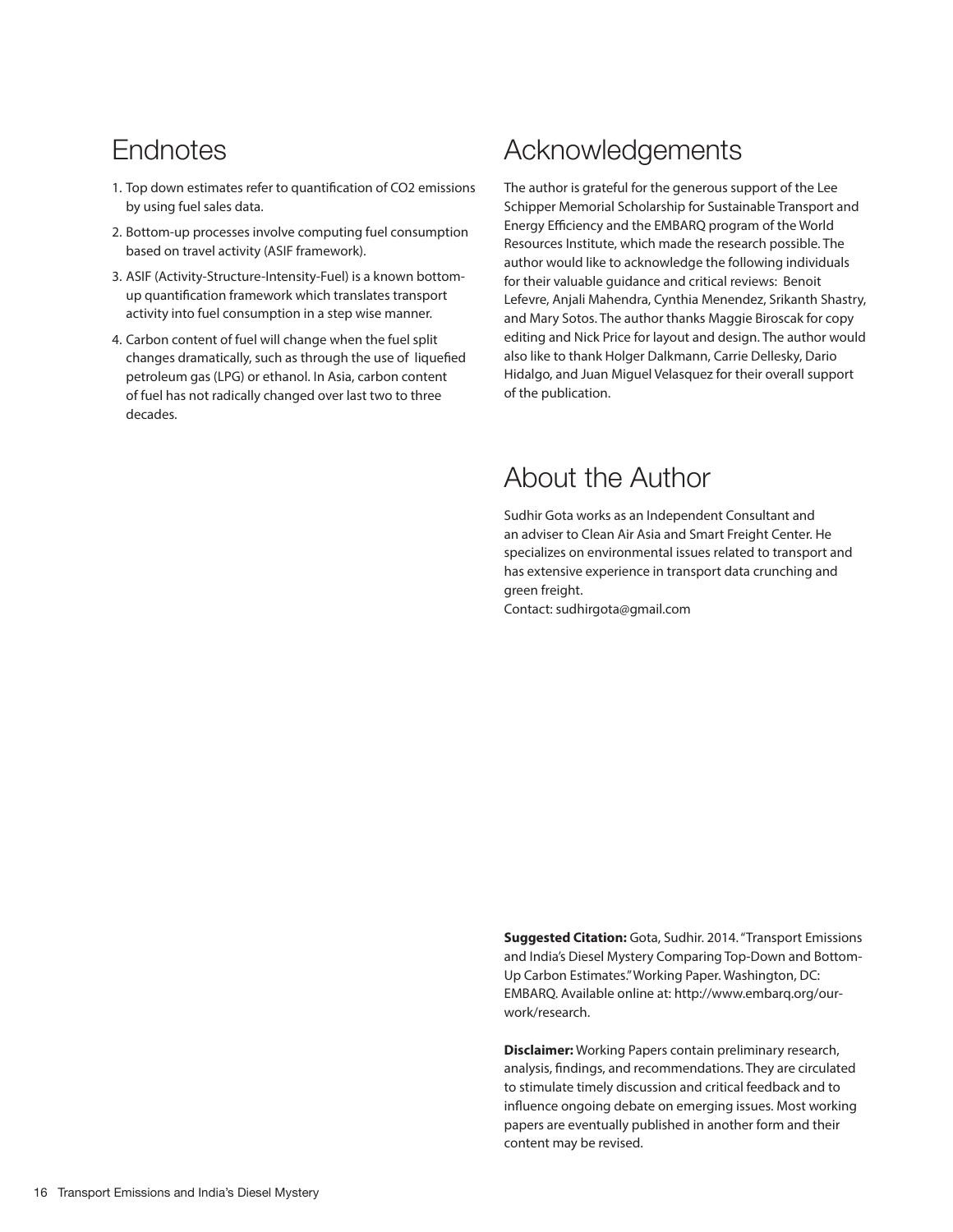$\circledcirc$  creative  $\bullet$   $\circledcirc$   $\circ$ 

Copyright 2014 EMBARQ. This work is licensed under the Creative Commons Attribution-NonCommercial-NoDerivative Works 3.0 License. To view a copy of the license, visit http://creativecommons.org/licenses/by-nc-nd/3.0/